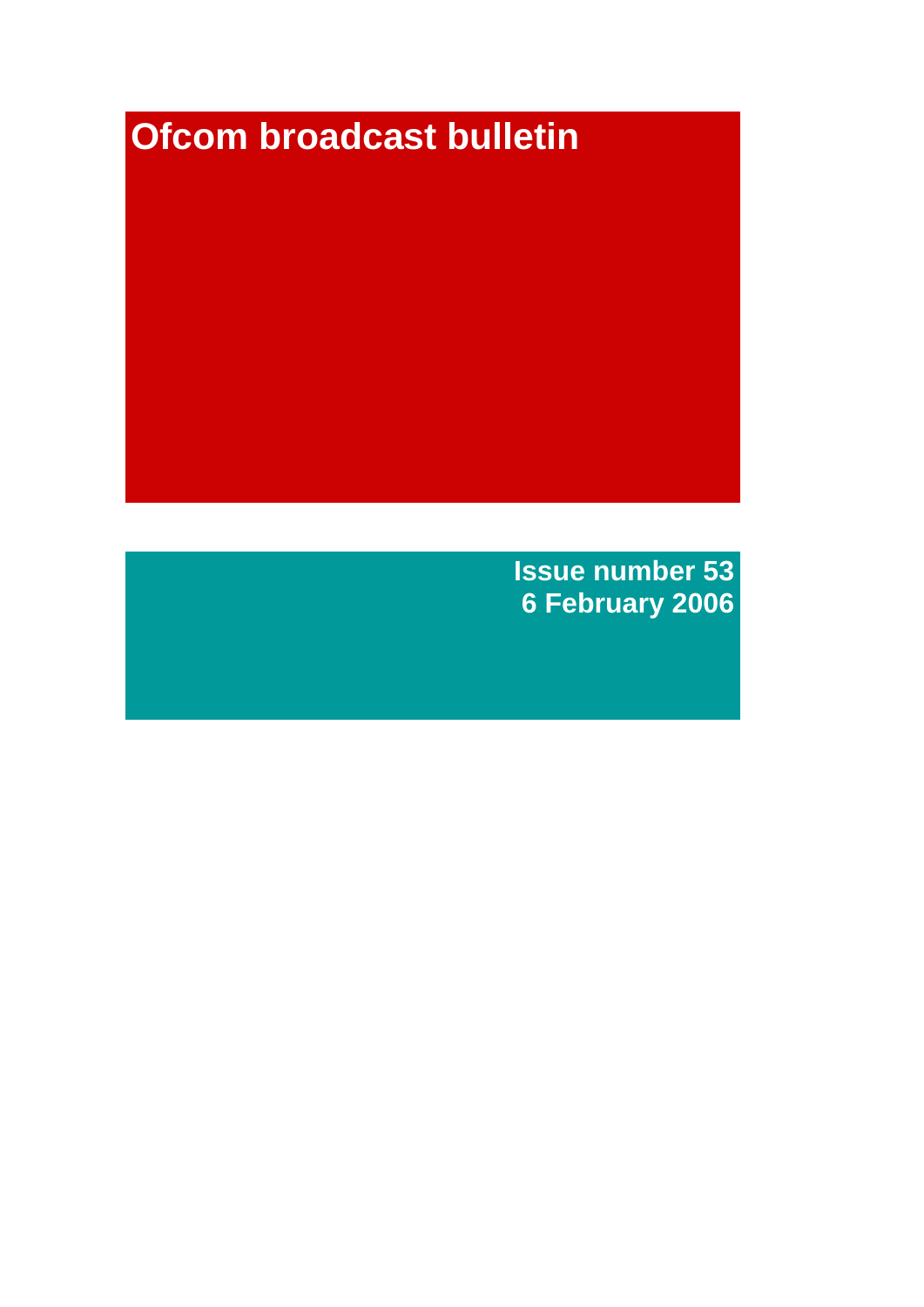Ofcom broadcast bulletin 53 6 February 2006

# **Contents**

| Introduction                      | 3  |
|-----------------------------------|----|
| <b>Standards cases</b>            |    |
| In Breach                         | 4  |
| Resolved                          | 9  |
| <b>Fairness and Privacy cases</b> |    |
| Not Upheld                        | 13 |
|                                   |    |

Other programmes not in breach/outside remit 34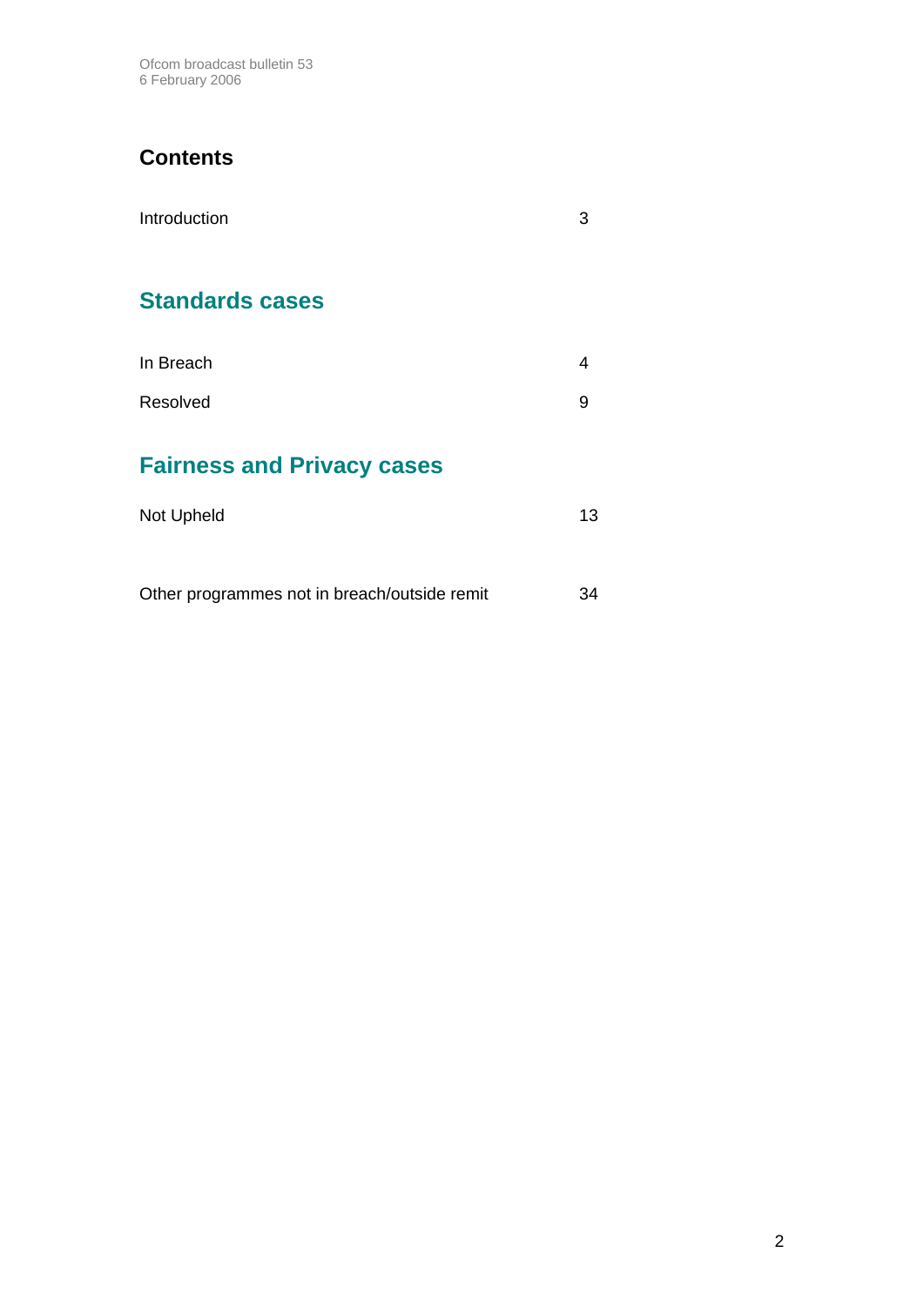### **Introduction**

Ofcom's Broadcasting Code took effect on 25 July 2005 (with the exception of Rule 10.17 which came into effect on 1 July 2005). This Code is used to assess the compliance of all programmes broadcast on or after 25 July 2005. The Broadcasting Code can be found at http://www.ofcom.org.uk/tv/ifi/codes/bcode/

The Rules on the Amount and Distribution of Advertising (RADA) apply to advertising issues within Ofcom's remit from 25 July 2005. The Rules can be found at http://www.ofcom.org.uk/tv/ifi/codes/advertising/#content

The Communications Act 2003 allowed for the codes of the legacy regulators to remain in force until such time as Ofcom developed its own Code. While Ofcom has now published its Broadcasting Code, the following legacy Codes apply to content broadcast before 25 July 2005.

- Advertising and Sponsorship Code (Radio Authority)
- News & Current Affairs Code and Programme Code (Radio Authority)
- Code on Standards (Broadcasting Standards Commission)
- Code on Fairness and Privacy (Broadcasting Standards Commission)
- Programme Code (Independent Television Commission)
- Programme Sponsorship Code (Independent Television Commission)
- Rules on the Amount and Distribution of Advertising

From time to time adjudications relating to advertising content may appear in the bulletin in relation to areas of advertising regulation which remain with Ofcom (including the application of statutory sanctions by Ofcom).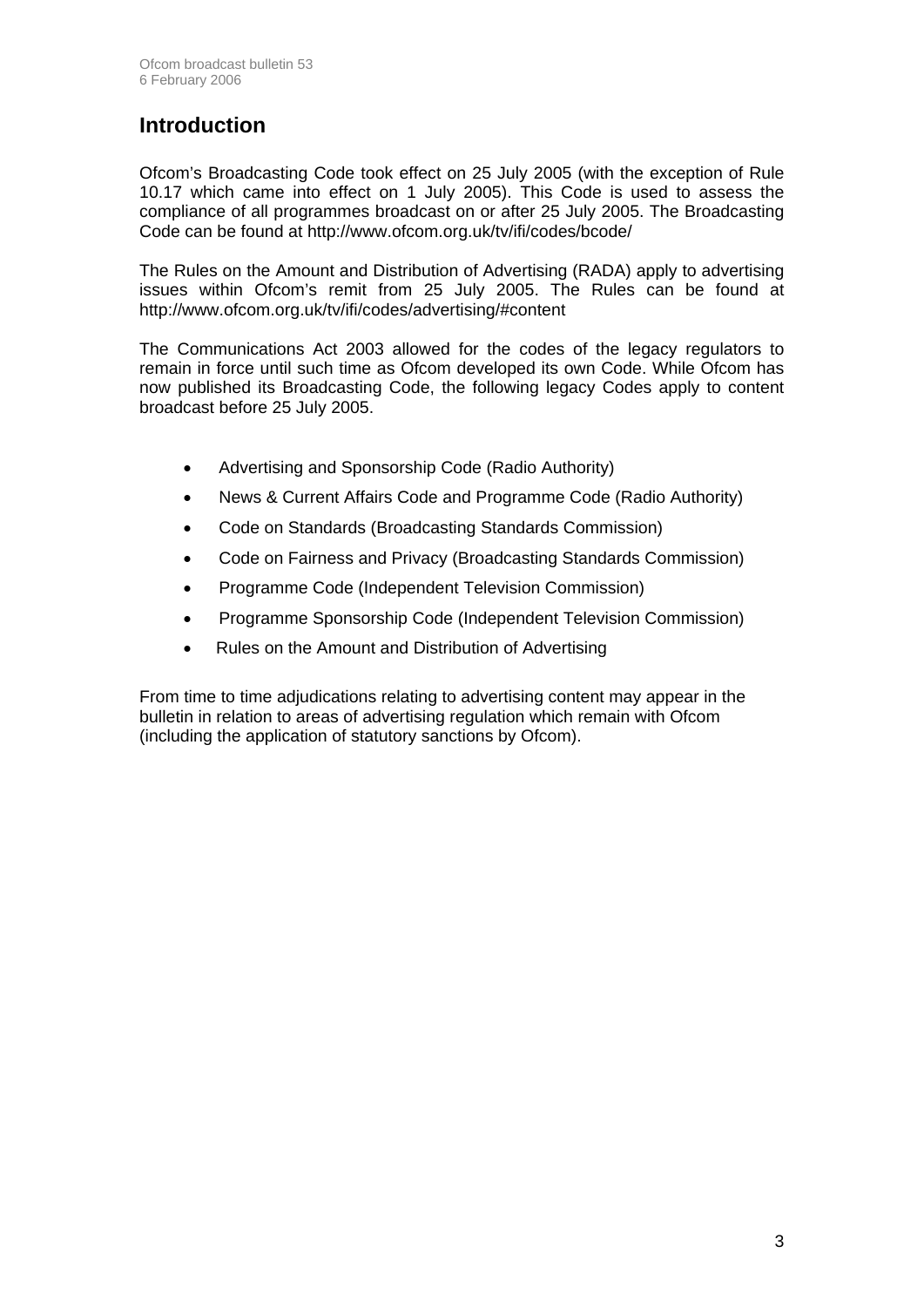# **Standards cases**

## **In Breach**

### **Promotions for Sunday Surgery**

*BBC Radio 1, 19, 20 and 21 September 2005, various times* 

#### **Introduction**

*Sunday Surgery* is a radio advice programme aimed at young people. The BBC produced various different promotions for this programme.

The promotions 'broke into' normal programming (in these cases, music) with what sounded like radio interference and then promoted a telephone number in the style of a sex-line advertisement. These promotions were accompanied by sounds of graphic sexual moans and groans. Ofcom received complaints about three of these promotions transmitted at different times of the day.

The three versions were:

• 19 September 2005, broadcast at approximately 16:20: "Dirty hot babes all over the UK looking for you to make their body rock. Call this number free, get dialling on [number given], come on – call me [number given]."

• 20 September 2005, broadcast at approximately 14:50: "Call me now – I've got lips to leave you breathless and a body to make you moan. Call this number free, [number given] come on - call me".

• 21 September 2005, broadcast at approximately 10:15 "Are you open enough to take part in a two hour live sex marathon? Come on, call me [number given] call this number free [number given] – call me now."

There was no other information around the promotions to explain the nature or context of the item or any reference to the promotions by the presenters. The promotions were scheduled at various points in the day.

Twelve listeners complained, given the style of the promotions, that they had heard an illegal broadcaster breaking into Radio 1's transmission and promoting a sex phone line. Two listeners were aware that it had been a trailer for the BBC Radio 1 series *Sunday Surgery.* However, they considered that the content was too adult in nature and that the promotions were therefore inappropriate for broadcast at a time when children were available to listen.

#### **Response**

The BBC said that these promotions were part of a four week campaign based around *Sunday Surgery*, a live audience show designed to address the urgent need for sexual education among young people. The theme of the campaign was sexual health and sexual morality and the aim was to use *Sunday Surgery's* relationship with young people to start, and inform, a debate about these issues. Careful consideration had been given to how to convey the safe sex message to the intended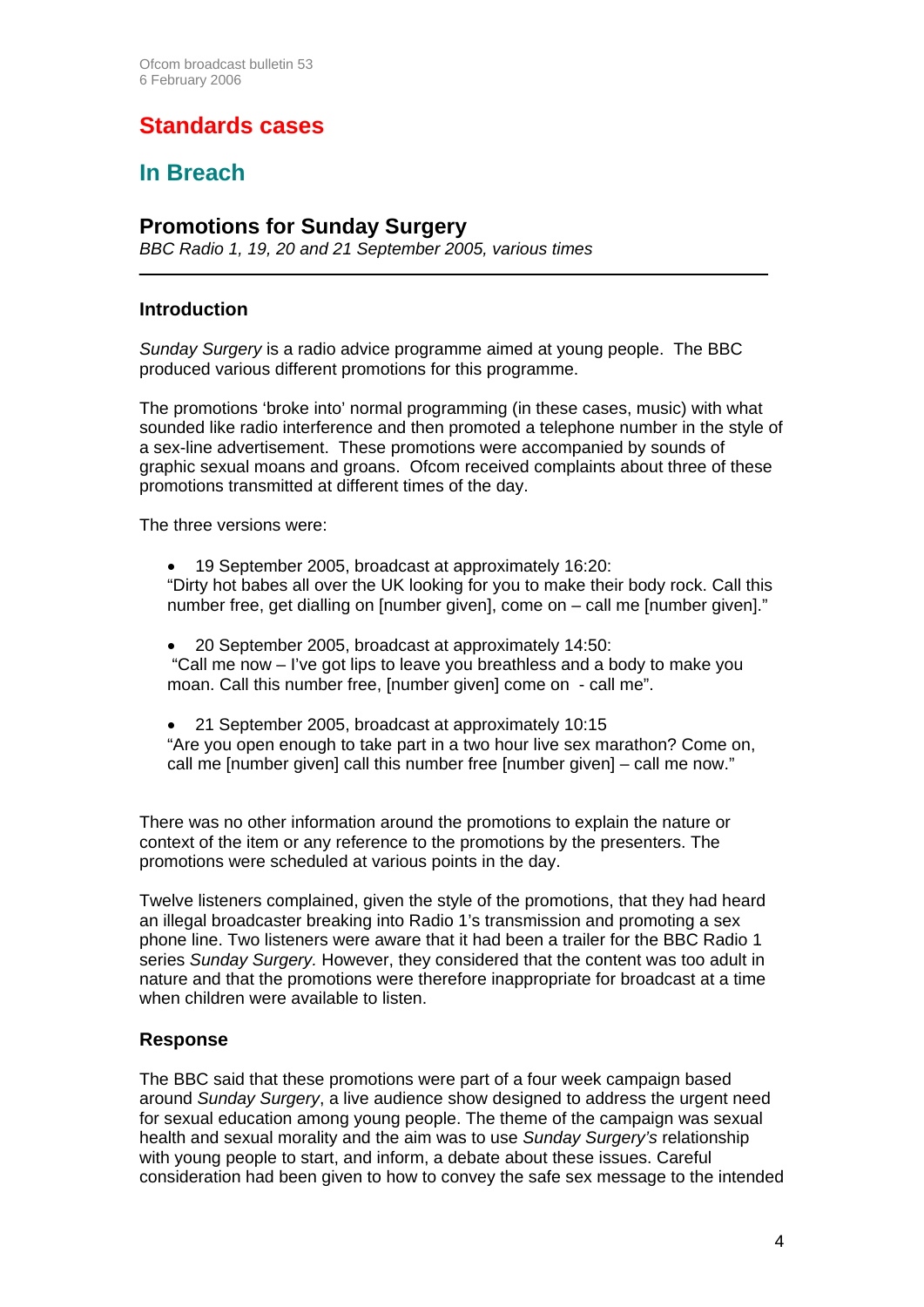audience, and discussions with a wide range of agencies had taken place to establish the approach such a campaign should adopt.

Three particular points emerged: that large numbers of young people seemed immune to the more conventional sources of advice available to them: that in spite of public frankness about sexual matters, one-to-one discussion was still severely hampered by mutual embarrassment; and that (as suggested in a recent World Health Organisation report) any campaign should aim to target young people before they became sexually active - aiming to reach 9/10 -14 year olds as well as older children. Given the aim to reach the 9/10 -14 age category, while minimising the exposure of those in younger age groups, discussions were held at senior management levels within Radio 1 and beyond. The result was trails which were unusual enough to grab the attention of those who would have understood them (anyone who followed up the invitation to dial the number had the campaign explained fully to them) but which would have passed over the heads of the younger, minority audience.

The promotions were scheduled to avoid times when the youngest children were particularly likely to be listening: no trails were broadcast in breakfast programmes, and the peak audience at 15:30 was also avoided. With regard to those trails that were broadcast at times when children were unlikely to be listening, the BBC argued that any potential offence was justified by the context. In this case the context was a serious increase in the levels of sexually-transmitted infections among young people over the past decade.

The campaign was felt to have a clear and serious educational purpose. Given the statistics for teenage pregnancy and sexually transmitted diseases, the BBC believed that some explicitness was justified as a way of attracting the attention of those most at risk. It was for these reasons that it believed that the protection of children had a meaning rather wider than the one normally taken to apply in broadcasting.

#### **Decision**

We have no issue with the points that the BBC make about the merits of a campaign that seeks to address the important subject of sexual health among young people. However, we note that the campaign involved the BBC soliciting telephone calls from 9/10 to 14 year olds to what appeared to be an adult sex line.

Our concerns were with the style and sexual explicitness of the promotions. The material 'came from nowhere' and appeared to be genuine interference. The sexual tone of the script was re-emphasised by sounds of sexual moaning and groaning imitating adult sex-lines.

In particular, we note that such promotions aimed at 9/10 to 14 year olds were transmitted at, for instance 10:15 and 14:50, when most children of that age are likely to be at school. For the audience at these times, the promotion interrupted regular programming and gave no context whatsoever (unless the audience rang the number). Given the target audience for the promotions was unlikely to be listening, there appears to be limited justification for transmitting the trails at these times. The Code requires potentially offensive material to be justified by the context. The BBC argues that, in this case, the context was the serious increase in sexually transmitted diseases among the young. This is however, not the manner in which the term context is used within the Code. The Broadcasting Code states that potentially offensive material may be justified by the context, for example, the editorial content of the programme, the time of the programme and what other programmes are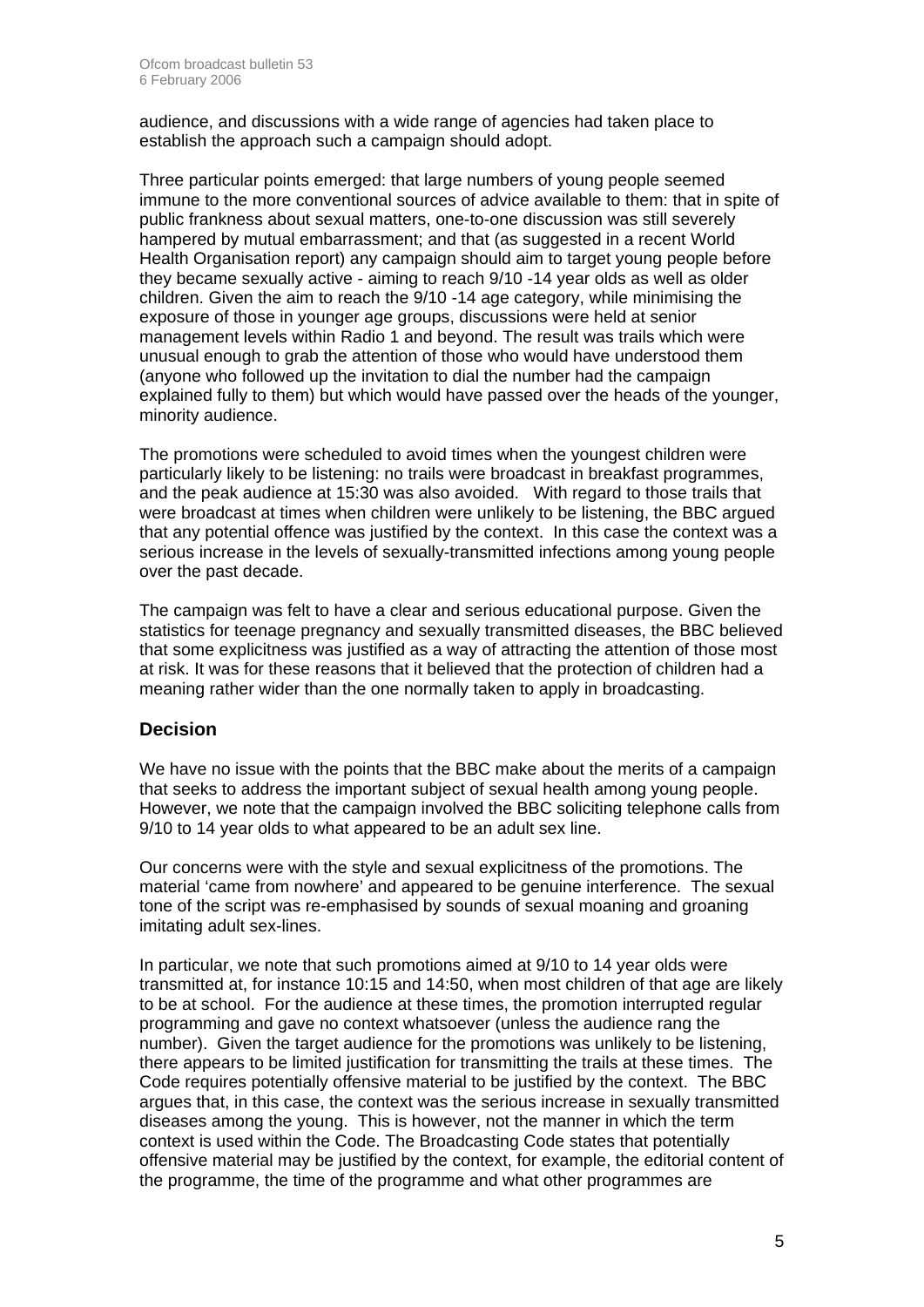scheduled before and after. However, despite the lack of context and the clear confusion caused to some listeners, we do not believe that the material in itself was totally against audience expectations for this station, at a time when the vast majority of listeners would have been adults.

However, our main concern was that such material was also transmitted at drive time (in one specific case around 16:20). The BBC argues that some of the target age group would be in the audience at this time. However, so would many younger children and even if, as the BBC claims, the material would have "passed over the heads of the younger, minority audience", in Ofcom's view it was totally inappropriate given the content and tone of the promotion (described above), for transmission at that time of the day, when younger listeners would have been in the audience.

Overall, despite the BBC's intentions, we consider that the scheduling of such a promotion when younger children would have been in the audience was an editorial and compliance misjudgement.

#### **Breach of Rule 1.3 (appropriate scheduling)**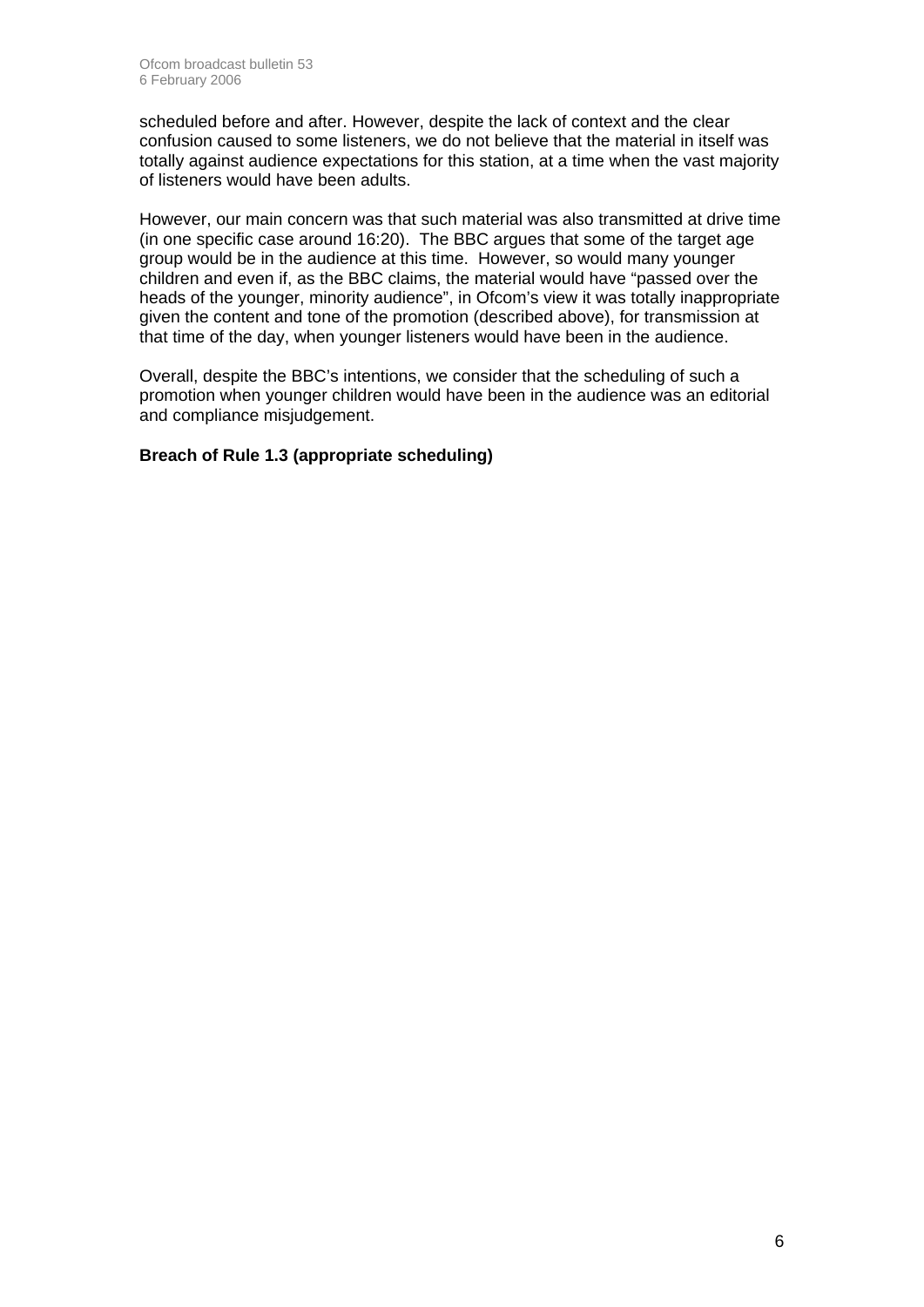### **Adam Caterall**

*97.4 Rock FM, 8 November 2005, 21:50* 

#### **Introduction**

The presenter told listeners that he intended to call a woman that his male friend had met the previous weekend. The presenter then pretended to be his friend to try to find out the details of what had taken place between the couple. During the call between the presenter and the woman, there was a very detailed and sexually graphic conversation.

Two listeners complained that the telephone conversation between the presenter and the woman contained crude and offensive sexual remarks, which they thought were unacceptable.

#### **Response**

Emap, the station's parent company, explained the background to the item. The presenter was new to this programme and, in an attempt to inject some character and humour into what otherwise would be a music intensive programme, had been including some new material to maintain and, hopefully, grow his audience. Some of his recent programmes had included innovative humorous features which had been well received by listeners. Spurred on by an initial positive reaction, he 'set up' a phone call with a female friend. Regrettably, the live discussion veered out of control, even though he realised it was venturing into dubious territory. Following the broadcast, the presenter was told that the content of the feature was unacceptable and internal measures were put in place to address the issues raised by this item. The presenter was acutely aware that what was intended to provide humour was a serious misjudgement and had caused offence, for which he apologised.

#### **Decision**

The station told us that the call, in which the woman was encouraged to discuss intimate details about her recent sexual liaison, was in fact a pre-planned set-up and not a genuine call. However we agree with the broadcaster that the extremely graphic sexual language was inappropriate and seriously misjudged.

We welcome that the broadcaster had subsequently taken internal measures and its assurance that the programme would, in future, be closely monitored. However we were particular concerned about the lack of production support available to a relatively inexperienced presenter who was attempting to move away from a music intensive slot to include more innovative material.

#### **Breach of Section 2.3 (Generally accepted standards)**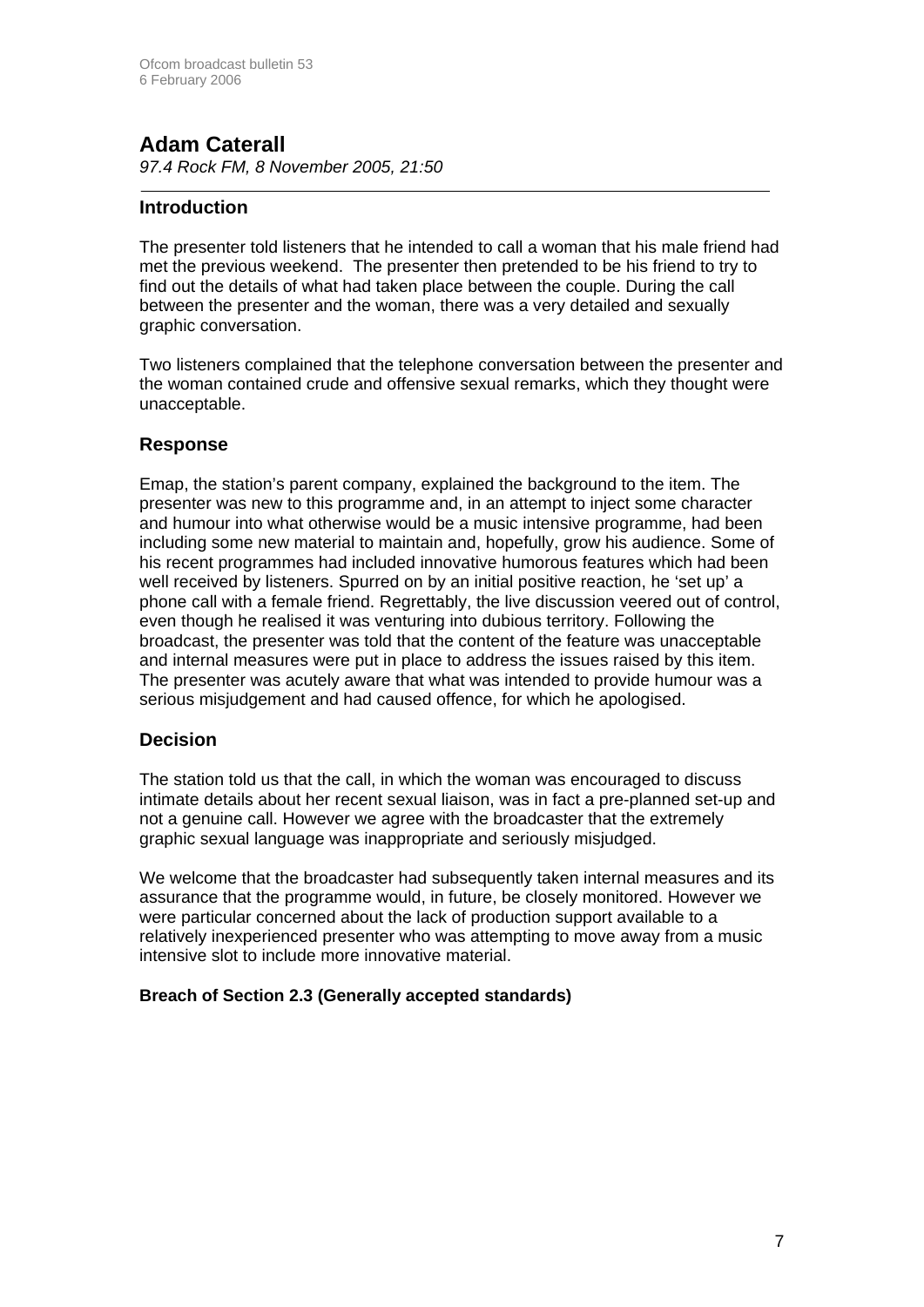# **Lucy Ambache**

*Choice FM, 30 October 2005, 17:50*

#### **Introduction**

A listener complained that a presenter read out a text which the complainant thought was offensive. In response to an item about dating younger people, a presenter commented that she had just got a "filthy" text, which she proceeded to read out in spite of acknowledging that it might "get her the sack". The text read: "If they are old enough to bleed, they're bleeding big enough, old enough".

#### **Response**

GCap, the station's parent company, explained that the presenters had been having a tame discussion about a forthcoming item on dating younger men. Unfortunately one of the presenters was distracted by a text she had received on her personal mobile as she was about to 'sign off' on the show and, unwisely, she decided to read it out on air. The broadcaster said this was an unfortunate incident and not representative of the presenter's usual standard of broadcasting. Nor was it a reflection of Choice FM's attitude towards young people. The station sought to provide positive aspirations for young people and both the presenters involved appreciated that such 'throw-away' remarks were not in line with this.

Both the presenters had offered their sincere apologies for their careless comments, which had been dealt with internally. GCap also wished to offer its sincere apologies to the complainant and anyone else who may have been offended by such comments.

#### **Decision**

The presenter's comments before she read out the text indicated that she was aware that it was potentially offensive. We thought that her deliberate decision to relay the content of the text, with its apparent endorsement of under-age sex, was ill-judged, especially given that this slot typically attracts a young audience, including those under 15.

**Breach of Rule 2.3 (Generally accepted standards)**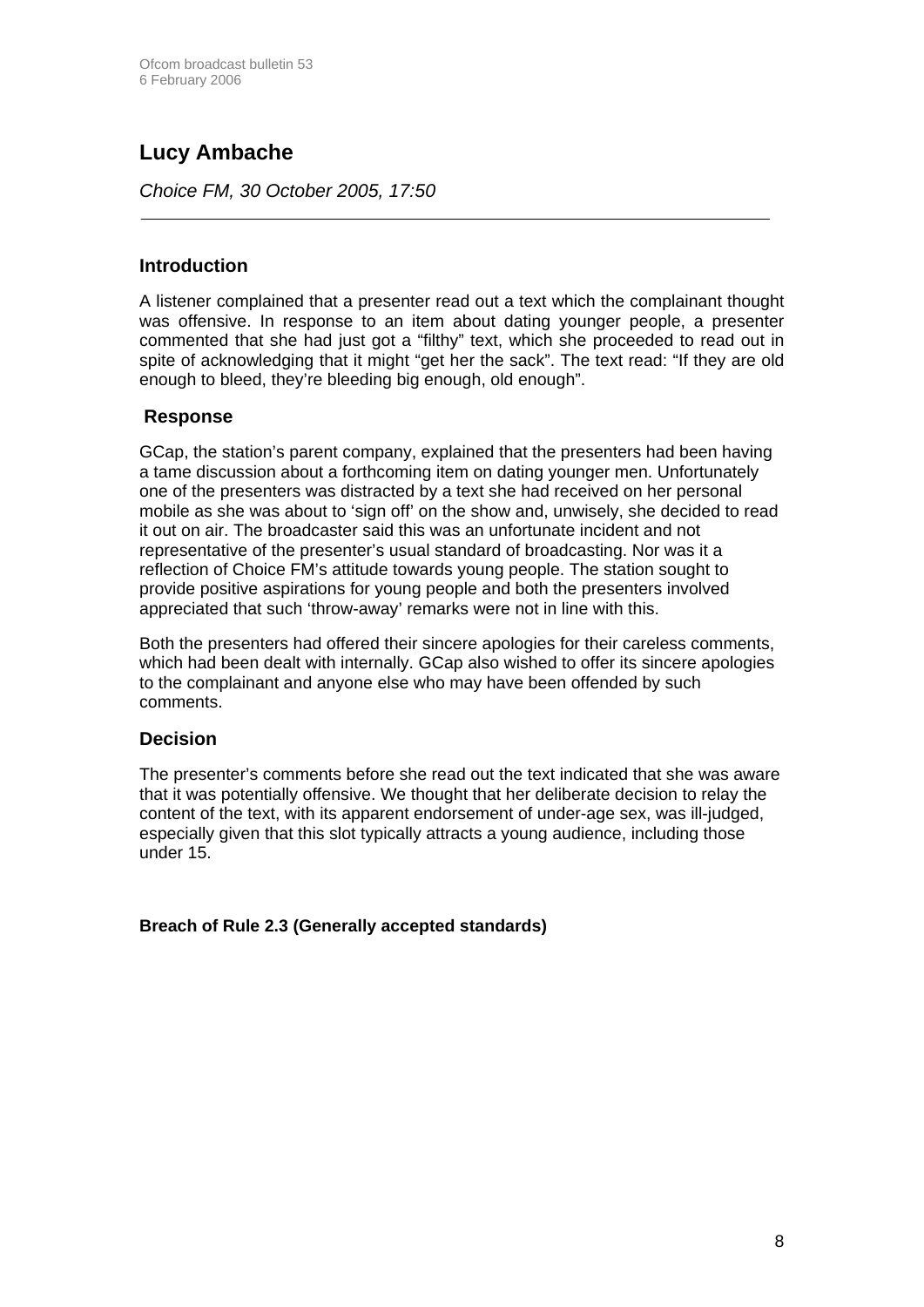# **Resolved**

### **Monk**

*BBC1, 5 November 2005, 14:15*

#### **Introduction**

In this US detective series, the central character (Monk) uses his obsessivecompulsive tendencies to solve crimes. In this episode, Monk's carer, Sharona, appeared to be the only person to see the body of a man who had apparently been murdered. The man's bloodied body kept appearing to her but each time he met his death in a different method, including hanging and being stabbed in the chest. A viewer felt these images of the 'murdered' body were too strong for broadcast at this time of the afternoon when children could be watching.

#### **Response**

The BBC explained that this was essentially a comedy drama featuring a quirky detective. Although "dark deeds" may take place, regular viewers are aware that nothing is quite what it seems. In this episode, there were clear indications throughout the episode that there was more to these events than straightforward murder - Sharona was either delusional or someone wanted to make it appear that she was (which turned out to be the case).

The BBC said that it had edited three of the scenes showing apparently severe injuries before this transmission. However, additional edits would be made to adjust further the balance between the detail of the "injuries" and their effect on Sharona.

#### **Decision**

We welcome the BBC's decision to edit some of the scenes for daytime broadcast. Although the light-hearted nature of the drama was apparent from the outset, some of the images of the "injuries" could be disturbing to younger children. Following the BBC's actions, we consider the matter resolved.

#### **Complaint resolved**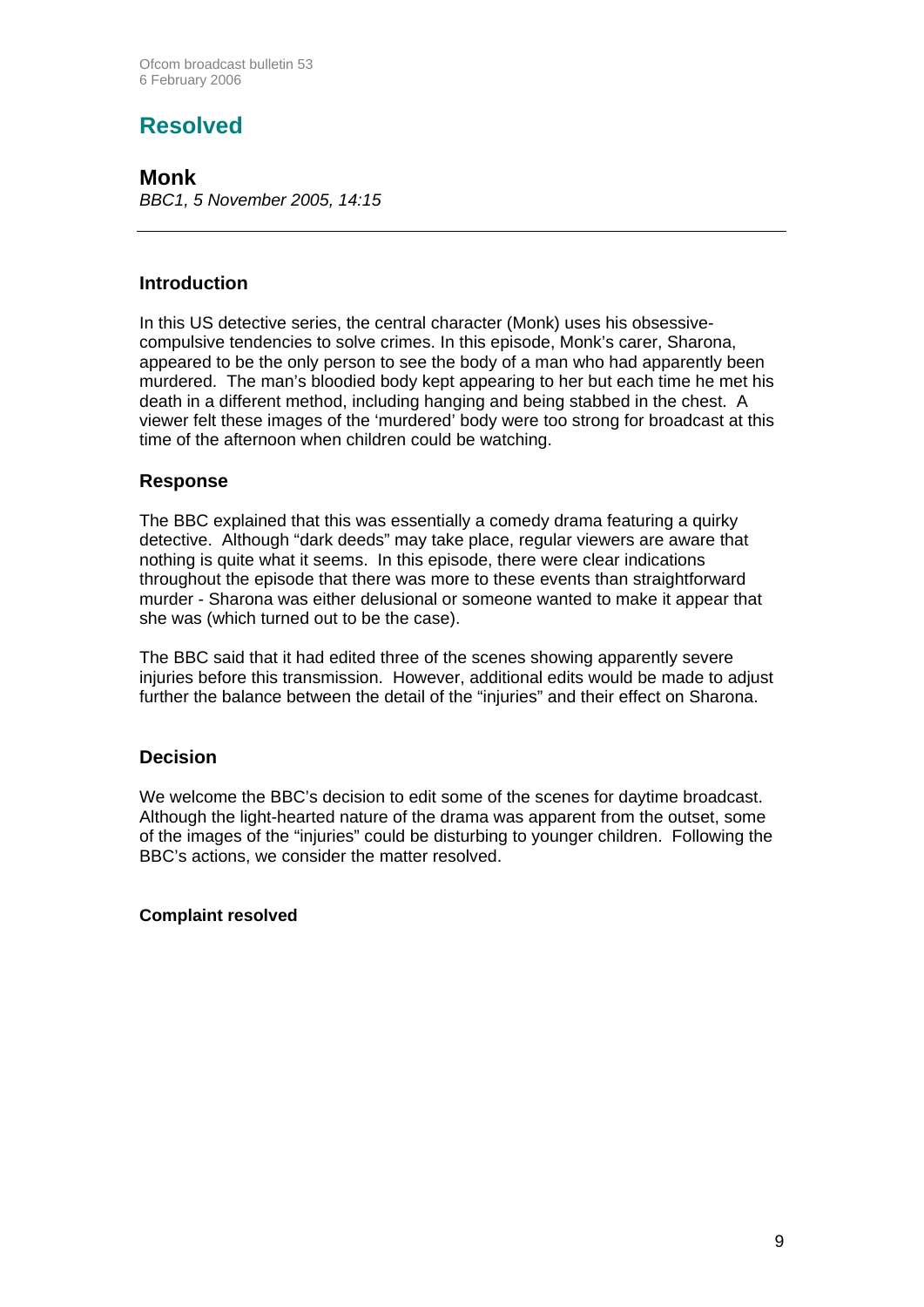### **The Mark and Jo Show**

*Beacon Radio, 25 November 2005, 06:00 – 10:00* 

#### **Introduction**

A listener thought that the presenter's use of the word "poof" when she referred to a band was homophobic.

#### **Response**

GCap, the station's parent company, acknowledged that the word can be discriminatory in certain circumstances, although it thought that in this instance, it was intended to be light-hearted and inoffensive. Nevertheless it had discussed the matter with the presenter and apologised for any offence the remark had caused.

#### **Decision**

The tone of the show is light-hearted and involves banter between the two presenters. While briefly discussing bands from the 80s, one of the presenters ridiculed her co-presenter's claim that his favourite band was responsible for the *'greatest record ever made'* and said he'd met the two men concerned. She responded with the remark: *'They're not men, they're poofs'.* While it appeared to have been made in a dismissive manner to goad the other presenter, such terms can have the potential to offend. However, in view of the fact that the matter had been brought to the presenter's attention and the apology given by the broadcaster, we considered the matter resolved.

#### **Complaint resolved**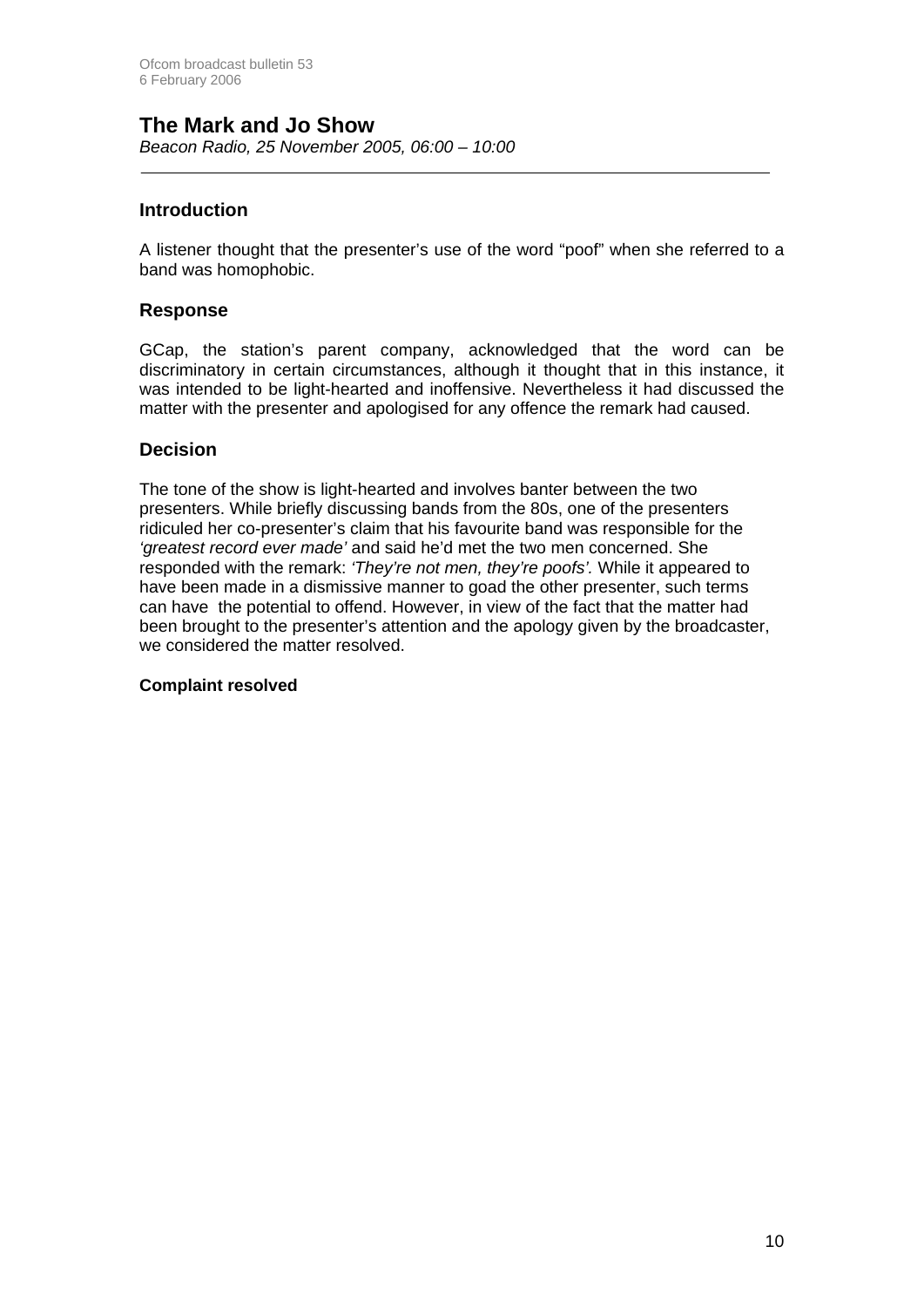# **Baddiel and Skinner Unplanned**

*Paramount Comedy, 28 October 2005, 00:35*

#### **Introduction**

This was a repeat run from the original ITV series in which Baddiel and Skinner discuss a range of subjects and add their own perspective. One issue they discussed in this edition was the risk of being mugged late at night. Frank Skinner demonstrated how he felt trouble could be averted by walking in a manner similar to someone with, it would appear, cerebral palsy.

One viewer complained that this sequence had been complained of when it was first broadcast and that the Broadcasting Standards Commission (BSC) had upheld those complaints; it was therefore inappropriate to show it again.

#### **Response**

Paramount apologised for any distress that the broadcast of the material caused the complainant. The edition in question was reviewed as part of standard compliance procedures without the benefit of the knowledge of the BSC Finding. The broadcaster said that it felt that the edition was suitable for transmission – it did not believe that Frank Skinner was intending to be derogatory to people with physical disabilities or to hold this group up to ridicule. However, it accepted that a greater degree of sensitivity should have been shown in this area and that the item should have been removed prior to transmission. Having reviewed its procedures, the broadcaster had implemented a number of changes with the intention of preventing a recurrence.

#### **Decision**

The broadcaster had initially considered the material within a previously broadcast package and it was not aware of the BSC finding. Having been made aware of the sensitivity involved in broadcasting sequences of this nature, Paramount acted promptly and in a way intended to prevent this kind of material being re-broadcast.

#### **Complaint resolved**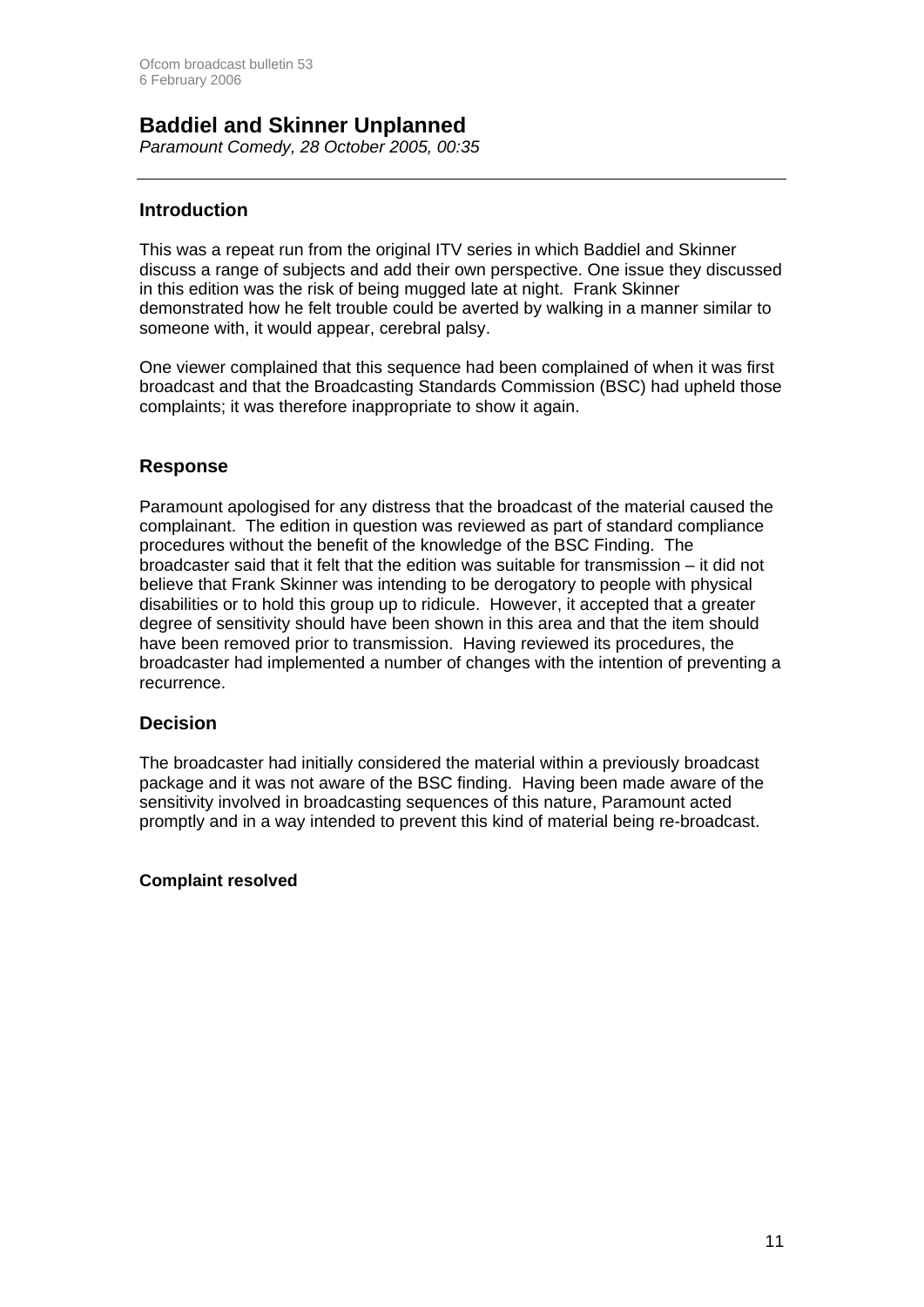# **The Great Big British Quiz**

*TTV, 20 August 2005, 22:30*

#### **Introduction**

Nine road signs were shown on screen above a question which said: "Which are correct?" Two viewers challenged the answer subsequently revealed on air, which identified three correct signs.

#### **Response**

TTV said that its review of the programme had uncovered an error. Six of the nine signs shown on screen should have been altered but the wrong graphic had been shown in which only one sign had been altered. The answer given related to what should have been shown – not what was shown.

The broadcaster assured us that it had now instituted new procedures for checking and cross checking puzzles before they went to air to make sure that such an error did not happen again. This now involved four checks prior to broadcast, at various stages of production, and, in addition, some puzzles were run through a computer programme to check their veracity. The broadcaster also assured us that any type of puzzle "only ever has one rule set" (now deposited with an independent third party). While it believed that the manner in which it altered signs was generally fair to its audience, it was keen to ensure viewer confidence and therefore confirmed that there would be an increased degree of alteration in future puzzles based on changes to symbols.

#### **Decision**

We are keen to ensure that all aired competitions are conducted fairly. The errors in this case were unfortunate. However, we welcome the action taken by the broadcaster to ensure no recurrence and its assurances concerning future output, which we believe resolves the matter.

#### **Complaints resolved**

ICSTIS has now published *A Statement of Expectations on Call TV Quiz Service*s, following its recent consultation concerning premium rate TV quiz channels and TV programmes whose dedicated purpose is to run premium rate competitions. The statement can be found at:

http://www.icstis.org.uk/pdfs\_consult/QuizTvConResponse06.pdf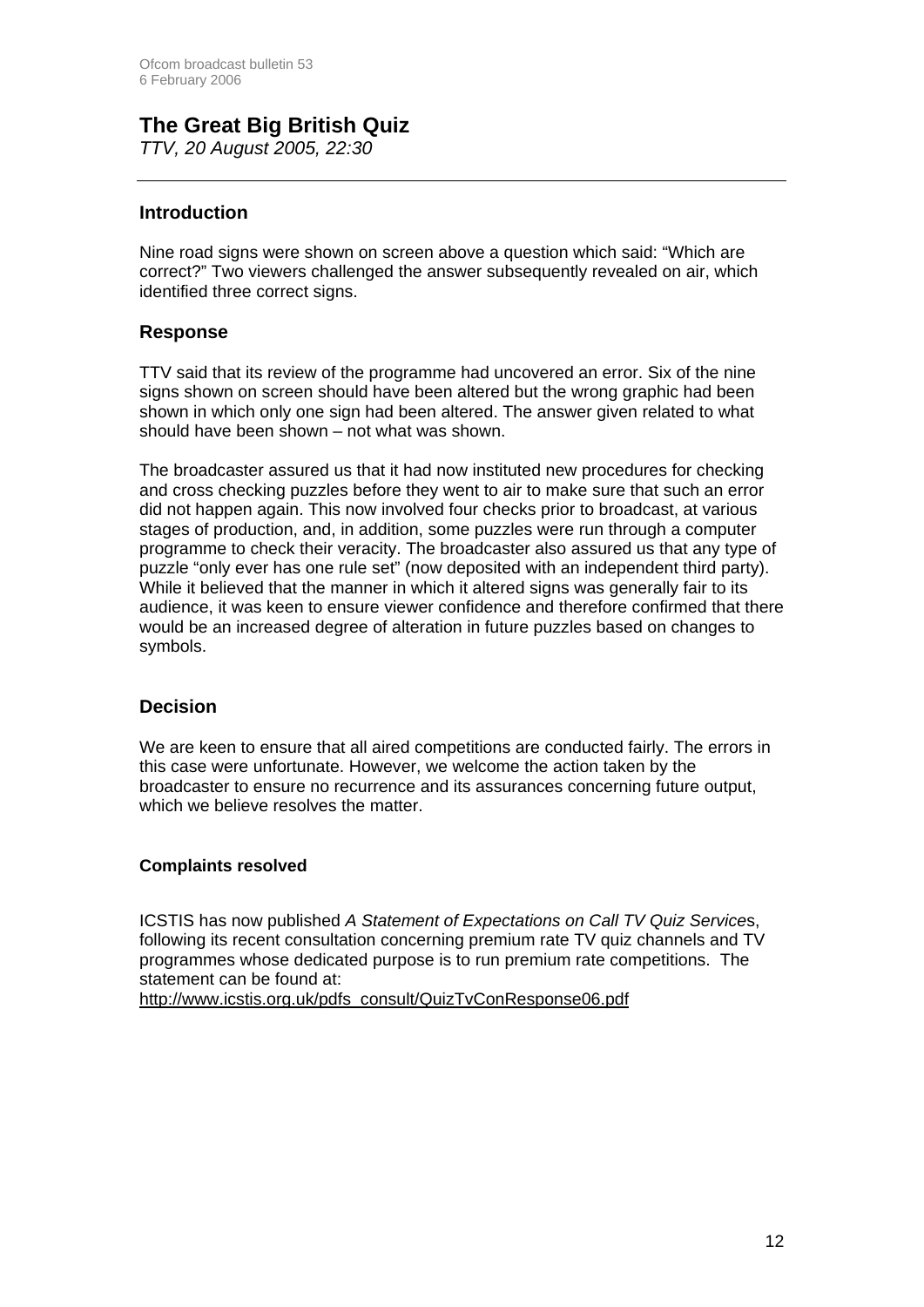# **Fairness and Privacy Cases**

### **National Car Parks Limited**

*Danny Baker's Breakfast Show, BBC Radio London, 29 April 2005* 

**Summary:** Ofcom has not upheld this complaint of unfair treatment made by National Car Parks Limited (NCP). NCP complained that radio presenter Danny Baker broadcast unfair comments about the actions of a parking attendant in their employ.

Ofcom found that the programme did not result in unfairness to NCP as the programme was unlikely to have been capable of adversely affecting the reputation of NCP.

#### **Introduction**

During *Danny Baker's Breakfast Show* the presenter, Danny Baker, gave an account of an incident in Camden which resulted in his car being towed away. Mr Baker commented on the manner he believed he was treated by the parking attendant and claimed that the parking attendant at the scene did not speak to him.

National Car Parks Limited ("NCP"), the company responsible for parking enforcement on behalf of Camden Council, complained that it was treated unfairly in the broadcast of the programme.

#### **The Complaint**

#### **NCP's case**

In summary, NCP complained that it was treated unfairly in the programme as Mr Baker's claim that the parking attendant would not speak to him while his car was being removed was incorrect and therefore misleading. NCP maintained parking attendants who are employed by NCP have very strict guidance concerning interaction with customers. On this occasion the parking attendant adhered to the guidance by telling Mr Baker the information he required: why his car was being removed; where he could pick it up; and, what documents he would require and how much his fine would be.

#### **The BBC's case**

In summary the BBC responded to NCP's complaint as follows:

The BBC said that Mr Baker stood by his claim that the parking attendant would not speak to him. Mr Baker had confirmed that neither the parking attendant nor the man who strapped his vehicle to the lorry said a word to him. They gave him no explanation and no verbal information.

In relation to whether the parking attendant adhered to very strict guidance concerning interaction with customers, by telling Mr Baker the information he required: why his car was being removed; where he could pick it up; what documents he would require; and how much his fine would be, the BBC said that Mr Baker confirmed what he said in the programme: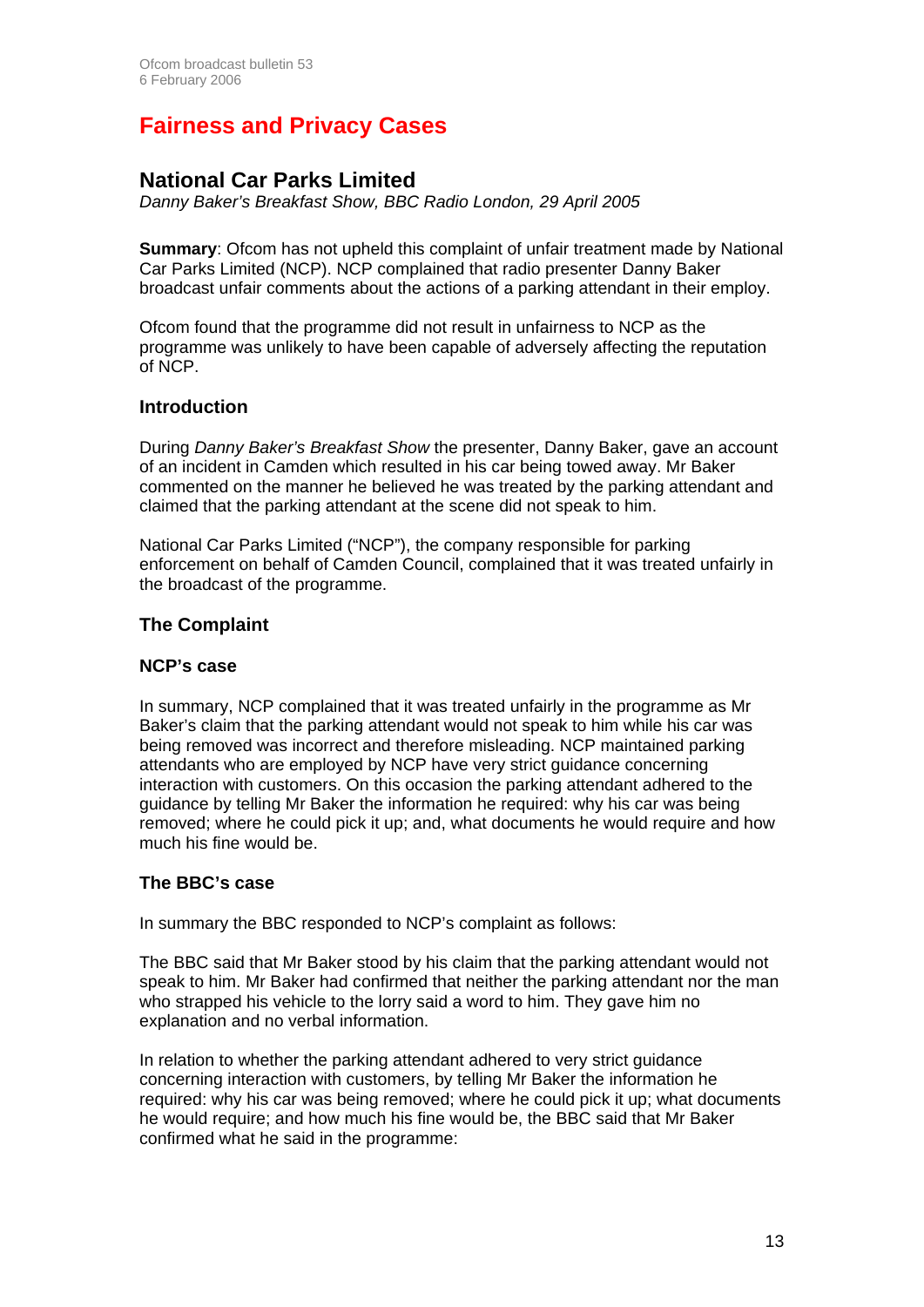- when Mr Baker returned to his car, he found it was in the process of being removed. He asked the parking attendant, what was going on. The parking attendant did not respond and did not speak to him. Instead, the attendant pointed to a lamp-post further down the road, which had a hand-written sign on it;
- Mr Baker pressed the attendant for information about where his car was being taken, and eventually the attendant gave him a card with the address of the car pound on it then walked away; and,
- as Mr Baker said in the programme, when he went to the pound, he had no idea what if any documents he would need to produce in order to remove his vehicle. He had not been given this information by the parking attendant.

#### **Decision**

Ofcom's statutory duties include the application, in the case of all television and radio services, of standards which provide adequate protection to members of the public and all other persons from unfair treatment in programmes included in such services.

In carrying out its duties, Ofcom has regard to the need to secure that the application of these standards is in the manner that best guarantees an appropriate level of freedom of expression. Ofcom is also obliged to have regard in all cases, to the principles under which regulatory activities should be transparent, accountable, proportionate and consistent and targeted only at cases in which action is needed.

In this case Ofcom found the following:

Broadcasters should take special care when their programmes are capable of adversely affecting the reputations of individuals, companies or other organisations. Broadcasters should take all reasonable care to satisfy themselves that all material facts have been considered before transmission and so far as possible are fairly presented.

NCP complained that the programme was unfair in that Mr Baker stated the parking attendant did not speak to him, which was false and therefore misleading. The broadcaster said that Mr Baker stood by his comments made during the programme that the parking attendants did not speak to him while his vehicle was being towed away.

In cases where there are varied accounts of events between the complainant and broadcaster, it is important to note that Ofcom does not have remit to act as a fact finding tribunal. Rather, Ofcom is responsible for determining whether a particular broadcast resulted in unfairness to an individual or organisation.

In relation to this specific complaint Ofcom was asked to decide whether the item resulted in unfairness to NCP. Ofcom concluded that the programme did not result in unfairness to NCP as the programme was unlikely to have been capable of adversely affecting the reputation of NCP. In coming to this decision Ofcom noted that during the programme Mr Baker did not refer to NCP by name nor did he identify the parking attendant present on the scene. Further, it was Ofcom's opinion that listeners would have clearly understood that the item was a personal account of events by Mr Baker, rather than an actual measured critique of NCP, it's parking enforcement policies or their employees' abilities to interact with the public when a car is to be towed away.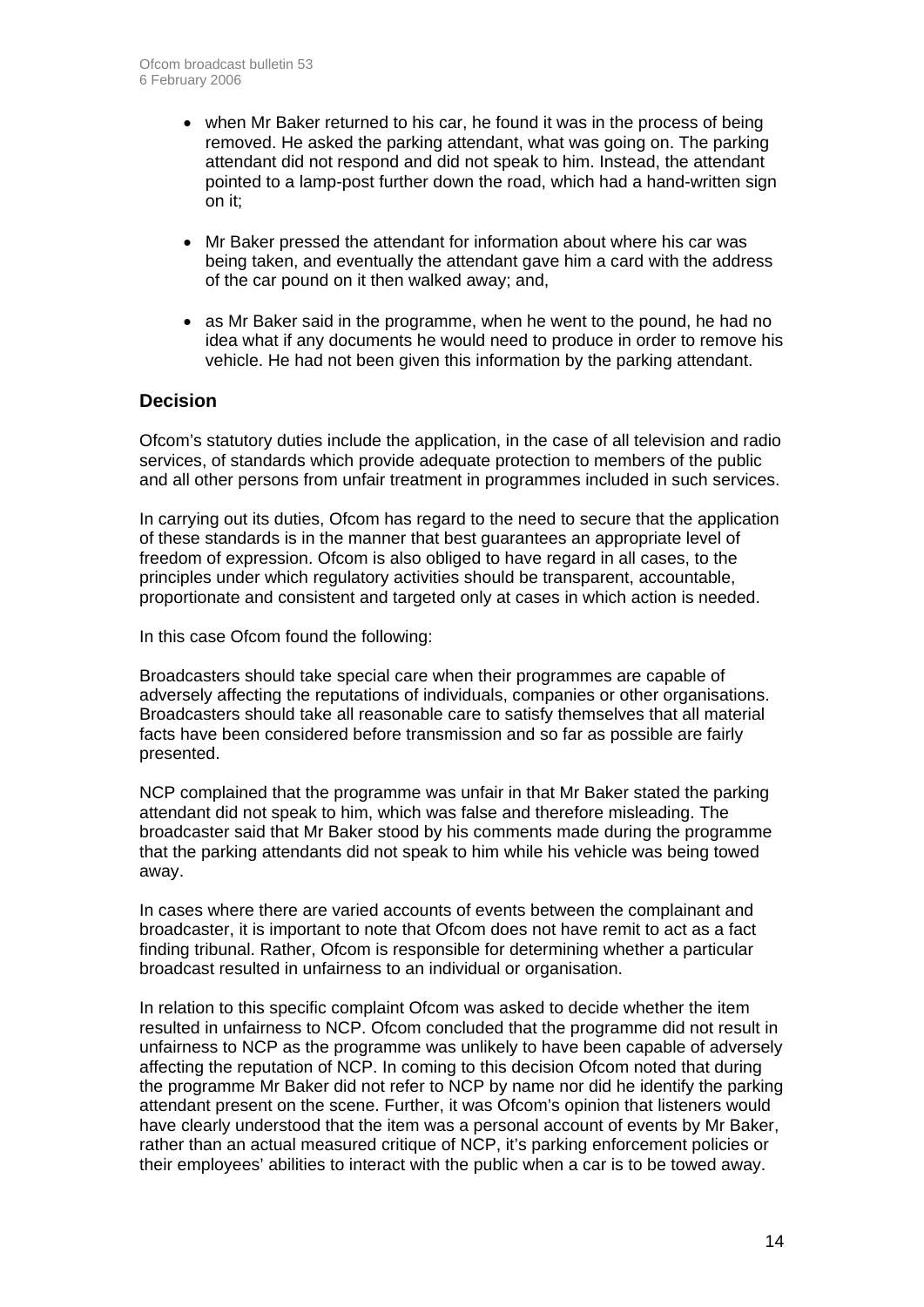**Accordingly, Ofcom has not upheld this complaint of unfair treatment.**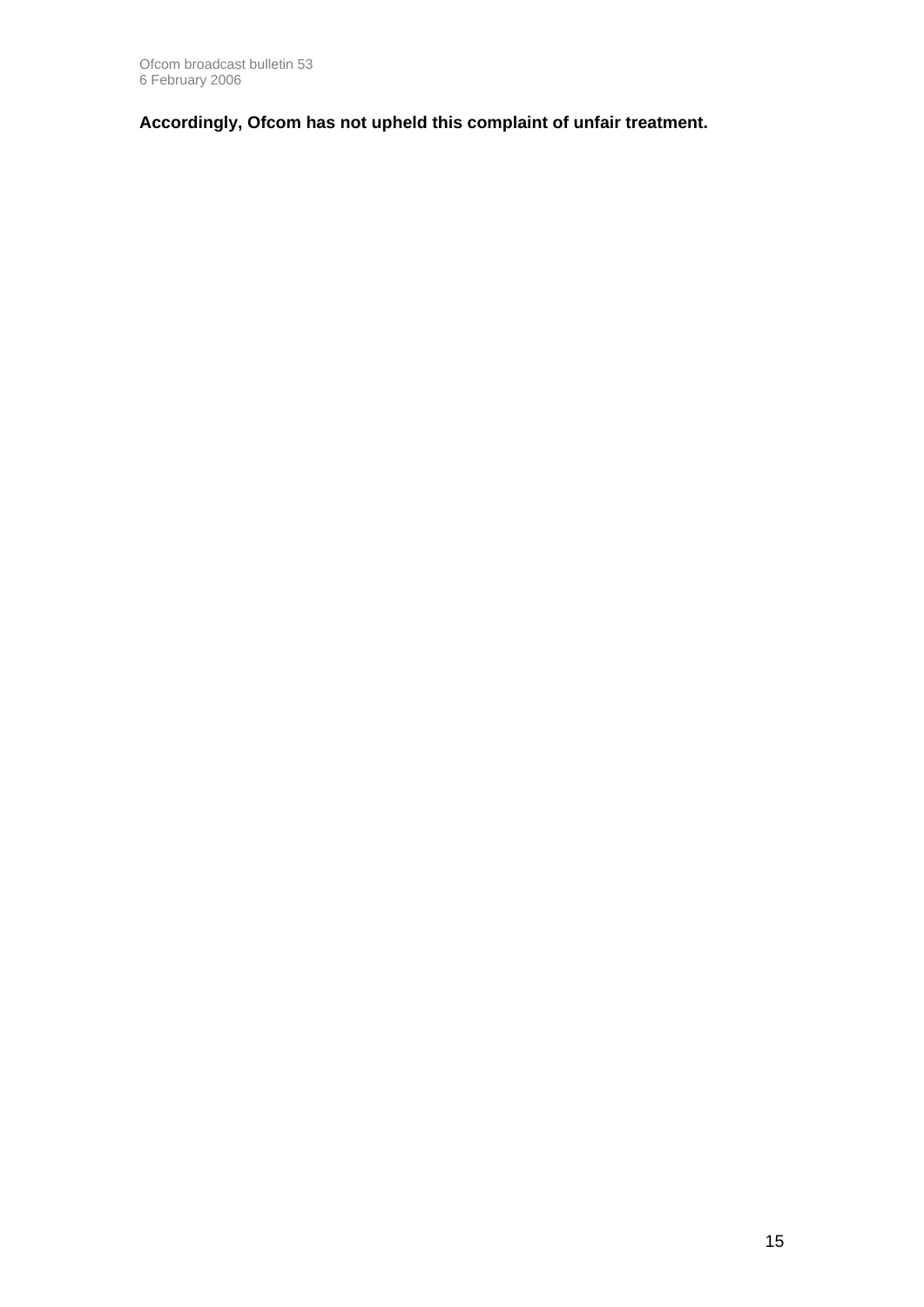### **Complaint by Mr Peter Harris on behalf of Care Connect UK Limited**

*Panorama: a Carer's Story, BBC1, 16 November 2003* 

**Summary:** Ofcom has not upheld a complaint of unfair treatment about this documentary which investigated home care provision for the elderly. Care Connect UK Limited ("the Company") a provider of home care services was one of the companies investigated and featured in the programme. Members of staff and clients were secretly filmed and some of the footage was included in the programme.

Mr Peter Harris, Director of the Company, complained that the programme was unfair to the Company.

Ofcom found the following:

- a) In the circumstances of this particular case, Ofcom considered that it was legitimate for the programme-makers to secretly film the Company's employees. Ofcom accepted that earlier research had led the programmemakers to be concerned about the possibility that the Company might have been employing individuals without appropriate experience and providing them with inadequate training.
- b) Ofcom did not consider that the Company was unjustifiably impugned in the programme. Further, Ofcom did not consider that there was evidence to support the complainant's contention that the programme included falsehoods, deliberate misinterpretation and misleading innuendo.
- c) It was legitimate for the programme to present comments by a member of staff about the need to treat clients roughly as it appeared to be illustrative of conduct that fell below what the public might expect from providers of essential care to vulnerable individuals.
- d) It was legitimate for the programme to include the footage of the Company's recruitment manager given the important position that she had held and given that the programme was presenting concerns about the recruitment process which might have led to the Company employing individuals without appropriate experience. Ofcom noted that the programme also made clear that this employee had since left the Company
- e) The Company was offered an appropriate and timely opportunity to respond to the allegations and evidence contained in the programme, which they declined.

#### **Introduction**

This documentary investigated home care provision for the elderly. Care Connect UK Limited ("the Company"), a provider of home care services, was one of the companies investigated and featured in the programme. Members of staff and clients were secretly filmed and some of the footage was included in the programme. Ms Fran Baker, an undercover reporter, was shown, amongst other things: being hired with faulty references and no apparent experience; undergoing a brief induction process conducted by the recruitment manager; being told by an experienced carer on one occasion that a service user needed to be treated roughly; and required to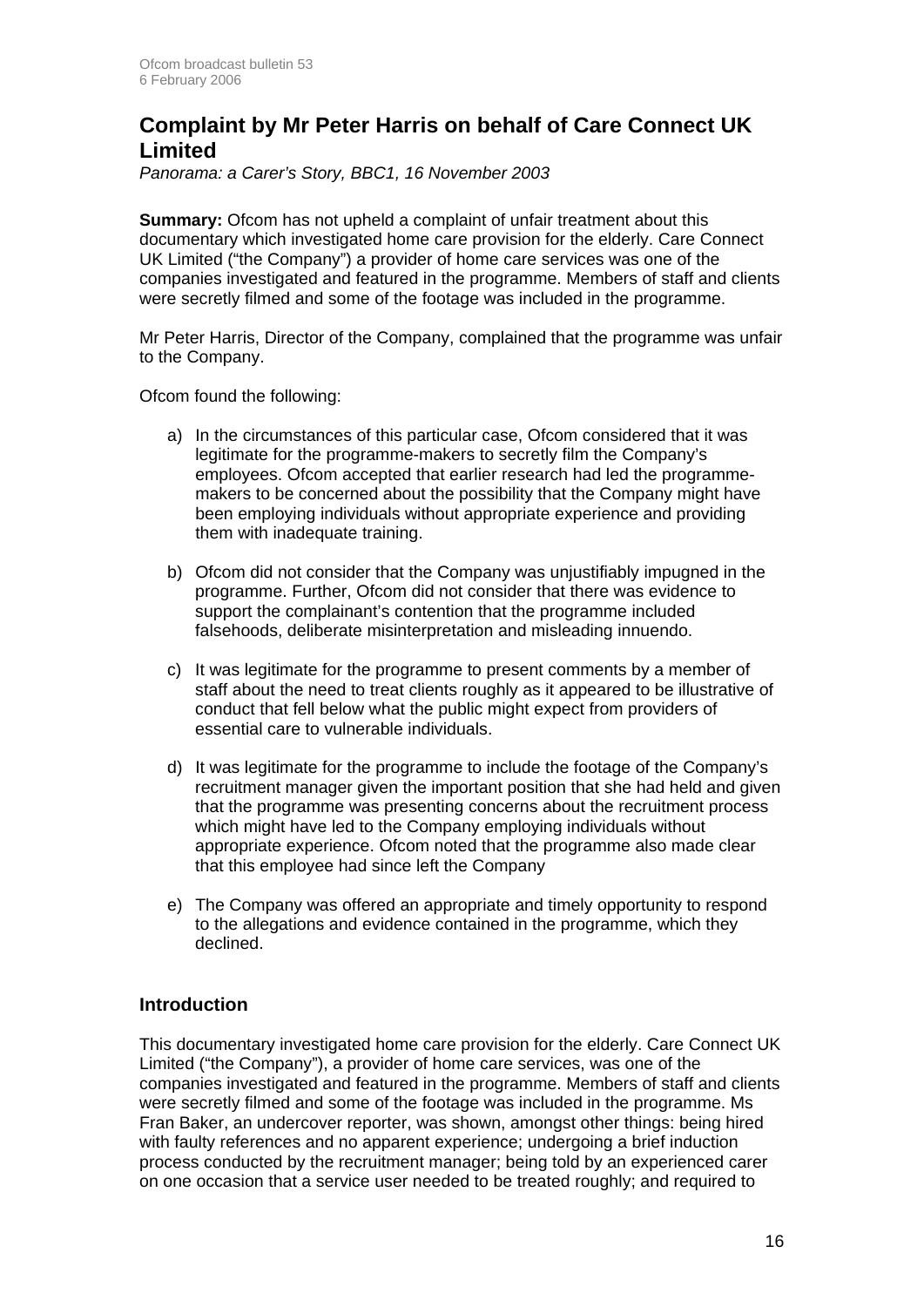operate a hoist she was not qualified to operate.

Mr Harris, a Director of the Company, complained to Ofcom that the Company was treated unfairly in the programme.

#### **Complaint**

#### **Mr Harris' case**

In summary, Mr Harris complained that:

- a) The programme-makers secretly recorded and broadcast the Company's operations. The public was invited to draw conclusions about the Company's service based on evidence obtained by an unprincipled clandestine operation.
- b) The Company was unjustifiably impugned as a result of programme including falsehoods, deliberate misinterpretation and misleading innuendo. Specifically:
	- i) the evidence against the Company consisted of a small number of incidents where some individuals were seen or heard to be using bad language or acting in a way that was portrayed as callous or uncaring. The programme failed to include the many acts of kindness and dedication. In an addition an independent survey of the services provided by the Company that was available to the programme-makers, found that approximately 90% of clients had been either satisfied or very satisfied with the standard of care received:
	- ii) Ms Baker's portrayal of her undercover activities were misleading and suggested that the Company was an organisation that gave no priority to the training or welfare of its staff;
	- iii) the programme-makers presented evidence of less than ideal work practices as 'normal', when they were in fact exceptions. Also, pragmatic solutions were portrayed as evidence of wrongdoing. In particular, Ms Baker was shown attending the home of a lady who failed to answer her door. She was advised by the care co-ordinator to place a note under the lady's door. It was agreed that this was not the prescribed procedure. However, the programme failed to explain that this was a common-sense response to the situation by the care co-ordinator based on her previous experience of this lady's behaviour; and,
	- iv) the programme implied, without evidence, that vulnerable people were not receiving a good standard of care. The programme alleged that injuries had been caused as a result of the use of a hoist without any valid evidence to support the claim.
- c) An employee of the Company was filmed making an unprofessional and indefensible comment. It was unjustified to present this comment in the programme as evidence that the Company was an uncaring organisation. Mr Harris said that the comment, which concerned treating clients roughly, was made by a hardworking and conscientious, if somewhat inarticulate, carer who was expressing the need to be efficient.
- d) The recruitment manager featured in the programme was dismissed shortly after being secretly filmed and long before the Company had any knowledge of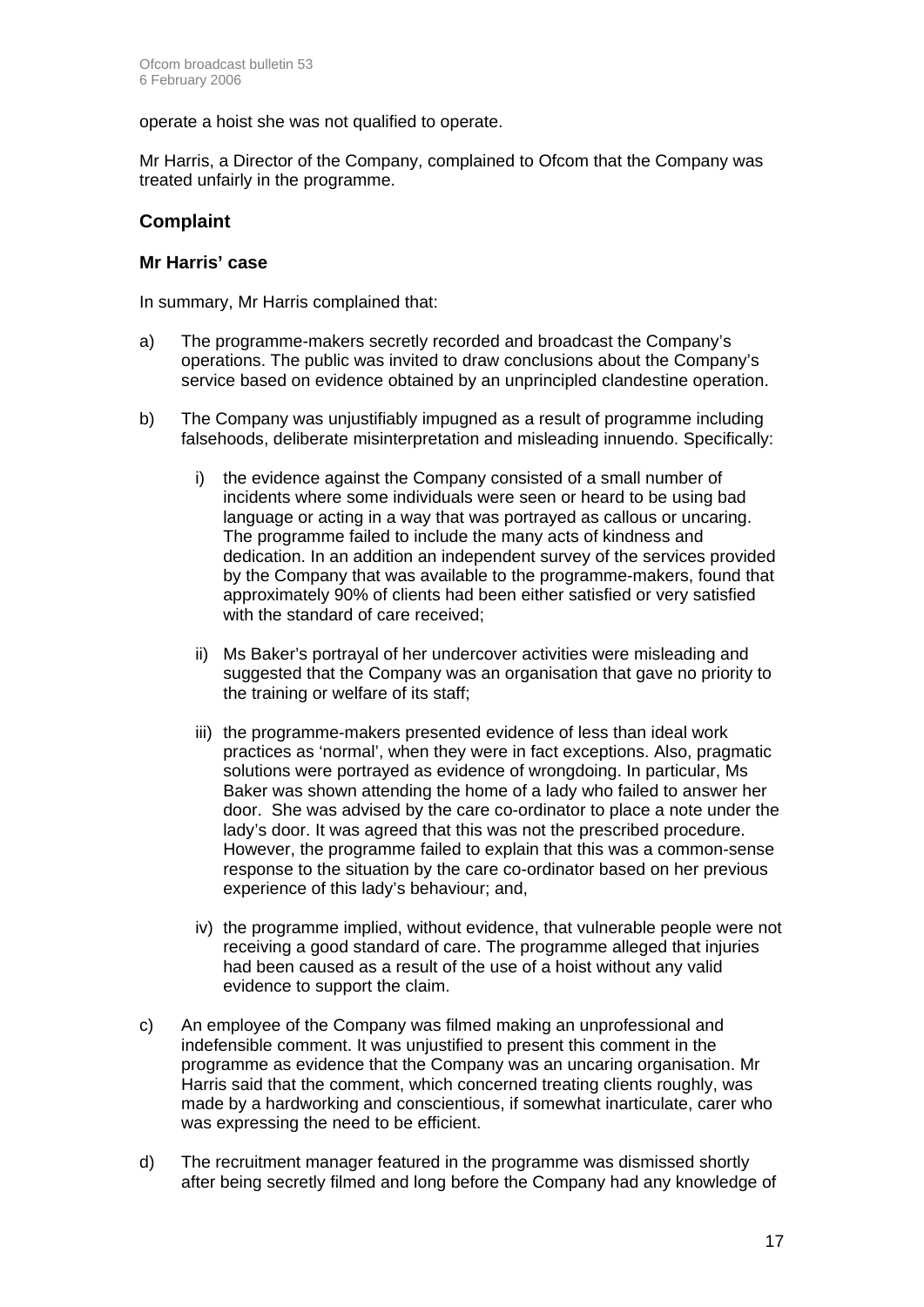the programme. Nevertheless, the programme-makers chose to feature her in the programme which gave the misleading impression that her behaviour had been and was acceptable to the organisation.

e) Although the Company was offered the opportunity to contribute by the programme-makers, it declined on legal advice. The Company was not allowed editorial influence or to preview the programme.

#### **The BBC's case**

In summary, the BBC responded that:

- a) Although some of the programme's evidence was obtained by deception, it was proportionate and justified by the public interest in revealing the kind of practices which it uncovered. The Company were offered the opportunity to respond by way of an interview but the invitation was declined. The evidence showed that, in terms of the services that the company was contracted to provide and in their compliance with national standards, the Company's performance was seriously wanting.
- b) It was not disputed that there were occasions when the Company's employees performed their tasks with care and consideration, but the film accurately portrayed Ms Baker's actual experience of working for the Company. Specifically:
	- i) there was no suggestion in the programme that the Company was an uncaring organisation. However, it highlighted certain key practices and policies of the Company failed to comply with national standards. Also the behaviour and comments of some of the Company's employees betrayed, to varying degrees, an uncaring attitude. The BBC said that the findings of the "independent survey" were reflected in the programme;
	- ii) records made by Ms Baker clearly showed that her training as a carer with the Company fell woefully short of even minimum standards;
	- iii) in relation to the programme's portrayal of the 'note under the door' incident, the BBC said that they did not accept that this was a common sense response to the situation; and,
	- iv) the BBC said that the programme did not allege that injuries had been caused as a result of the incorrect use of a hoist. It was clear from the programme that it was the daughter of a client who talked of "bangs and bumps" and attributed "slight" injuries to her mother's head as being possibly due to inexpert use of a hoist. The programme makers accurately and reasonably reported this observation made by the lady's own family.
- c) There was no suggestion in the programme that the Company was an uncaring organisation. However, the programme highlighted certain key practices and policies of the Company that failed to comply with national standards. Also the behaviour and comments of some of the Company's employees betrayed, to varying degrees, an uncaring attitude. The BBC said that the "treat her roughly" comment could not simply be interpreted as expressing a need to be efficient. The carer in question accompanied her remarks with "an emphatic gesture" which made it her meaning clear.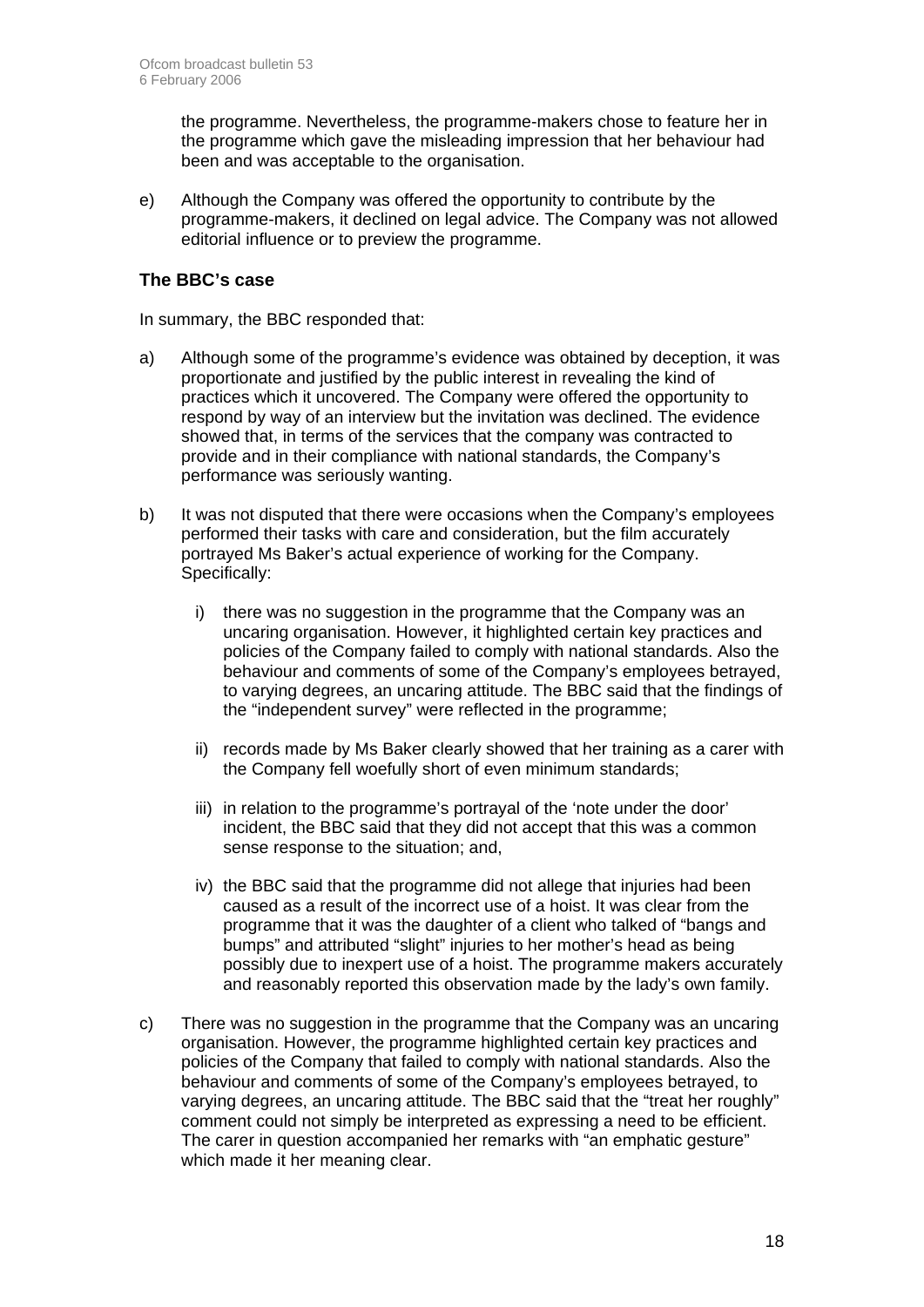- d) The BBC said that it was not unfair to have focussed attention on the recruitment manager. The recruitment manager's status and seniority in the management of the Company meant that the Company could not absolve itself simply by claiming that her performance was an aberration. When it came to the vital work of training new staff and setting standards for performance, the recruitment manager was the Company. The programme-makers had tried to contact the recruitment manager who had been dismissed but were unable to do so. In these circumstances, the programme made clear that she "no longer worked for Care Connect".
- e) In relation to the Company's right to reply, the BBC said that the Company was offered a full right to reply by way of an interview. Despite asking for, and being provided with a list of the areas the programme makers would have like to discuss in interview, the Company declined the invitation.

#### **Decision**

Ofcom's statutory duties include the application, in the case of all television and radio services, of standards which provide adequate protection to members of the public and all other persons from unfair treatment and unwarranted infringements of privacy in programmes included in such services.

In carrying out its duties, Ofcom has regard to the need to secure that the application of these standards is in the manner that best guarantees an appropriate level of freedom of expression. Ofcom is also obliged to have regard in all cases, to the principles under which regulatory activities should be transparent, accountable, proportionate and consistent and targeted only at cases in which action is needed.

In this case, Ofcom found the following:

- a) Programme-makers should not normally obtain information or pictures through deception unless the disclosure is in the public interest and the material could not be obtained by any other means. In the circumstances of this particular case, Ofcom considered that it was legitimate for the programme-makers to secretly film the Company's employees. Ofcom accepted that earlier research had led the programme-makers to be concerned about the possibility that the Company might have been employing individuals without appropriate experience and providing them with inadequate training. It was also clear that it was very unlikely that the programme would have been able to secure this footage by any other means. Ofcom found no unfairness in this respect.
- b) Ofcom did not consider that the Company was unjustifiably impugned in the programme. Further, Ofcom did not consider that there was evidence to support the complainant's contention that the programme included falsehoods, deliberate misinterpretation and misleading innuendo.

However, the programme was clearly capable of adversely affecting the Company's reputation and in those circumstances it was important for the programme-makers to take reasonable care to ensure that all material facts had been considered before transmission and so far as possible fairly presented. Ofcom considered that the programme-makers took all reasonable care by offering the Company an opportunity to contribute to the programme. This would have enabled them to counter (where and if necessary) the evidence or allegations to be included in the programme.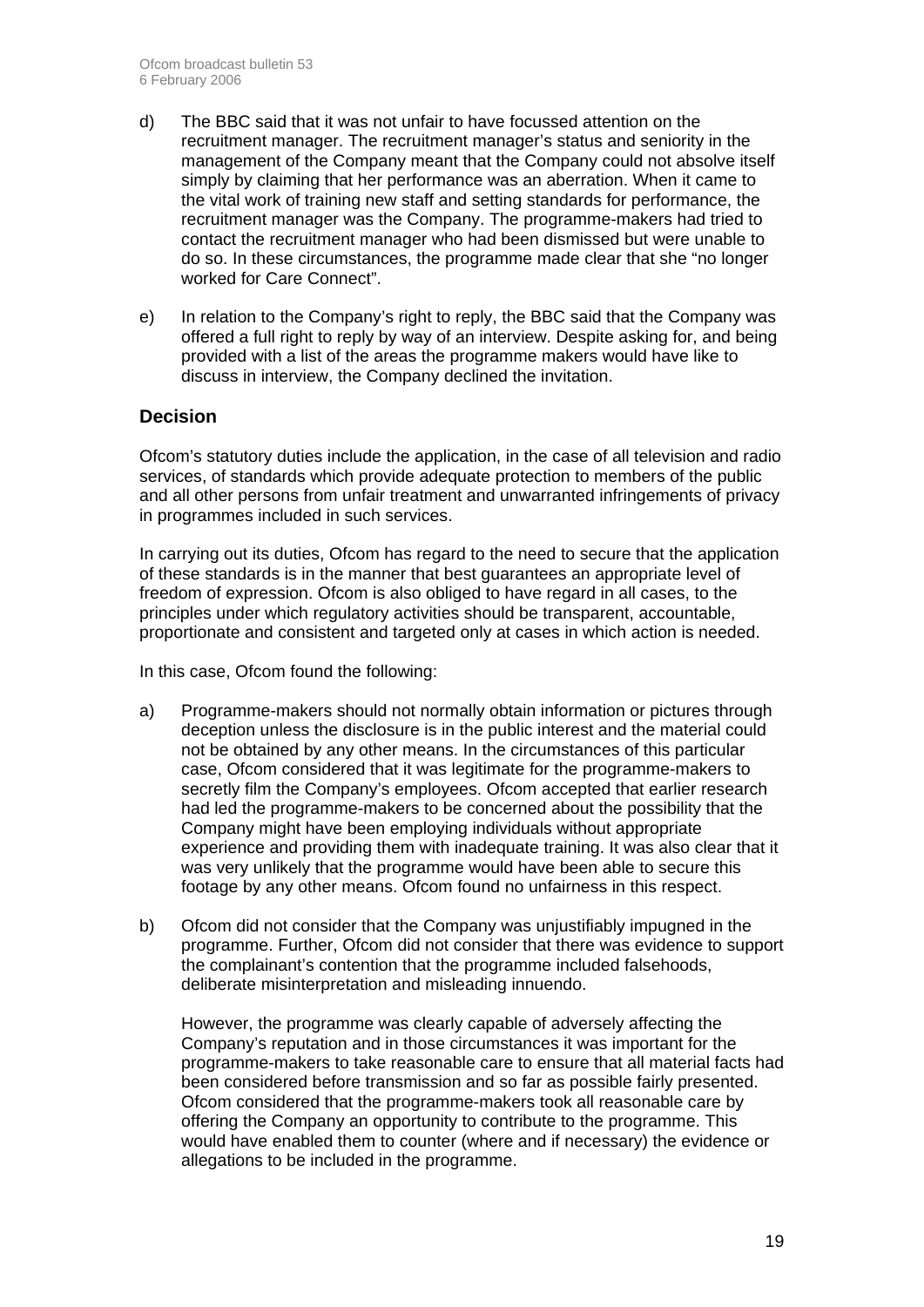When concluding that the Company was not unjustifiably impugned Ofcom took into account the following:

- i) In Ofcom's view there was no suggestion in the programme that the Company was an uncaring organisation. Ofcom noted that the BBC did not contest that there were occasions when the Company's employees performed their tasks with care and consideration and Ofcom did not consider that the programme implied that all employees were guilty of inappropriate conduct. Further, although the programme did not specifically refer to the independent survey or its results it was made clear in the programme that a large number of people were very satisfied with the standard of care they received from the Company. This reflected the findings of the independent survey;
- ii) It appeared from the evidence available to Ofcom that the conduct of some employees of the Company fell below what the public might expect from providers of essential care to vulnerable individuals. The incidents filmed and later broadcast in the programme were, in Ofcom's view, illustrative of a failure by the Company to provide appropriately trained staff to those who required their care. In the circumstances, it was not unfair for the programme to include footage of the incidents in the programme;
- iii) As noted above, it appeared to Ofcom that the conduct of some employees of the Company fell below what the public might expect from providers of essential care to vulnerable individuals and it was legitimate for the programme-makers to include footage of the incidents in the programme. The programme did not state that this was indicative of the Company's practices generally or widespread among employees. In fact (also noted above) the programme made clear that a large number of people were very satisfied with the standard of care they received from the Company;

 With specific regard to the 'note under the door' incident, Ofcom considered that this was a straightforward representation of the incident as it happened. It was reasonable for the programme to question the appropriateness of the employee's actions as it appeared to be illustrative of conduct that fell below what the public might expect from providers of essential care to vulnerable individuals. Ofcom noted that the Company conceded that this was not the prescribed procedure. Further, viewers would have been able to form their own view of the appropriateness of the action; and,

iv) Ofcom reviewed transcripts of the programme and was satisfied that the programme's commentary did not allege that injuries had been caused to an individual in the Company's care as a result of the incorrect use of a hoist. It was clear from the programme that it was the daughter of a client who talked of "bangs and bumps" and attributed "slight" injuries to her mother's head as being possibly due to inexpert use of a hoist. It was clear that this was simply the opinion of a relative and not established as fact.

Ofcom therefore found no unfairness in this respect.

c) The Company complained that programme-makers misrepresented a staff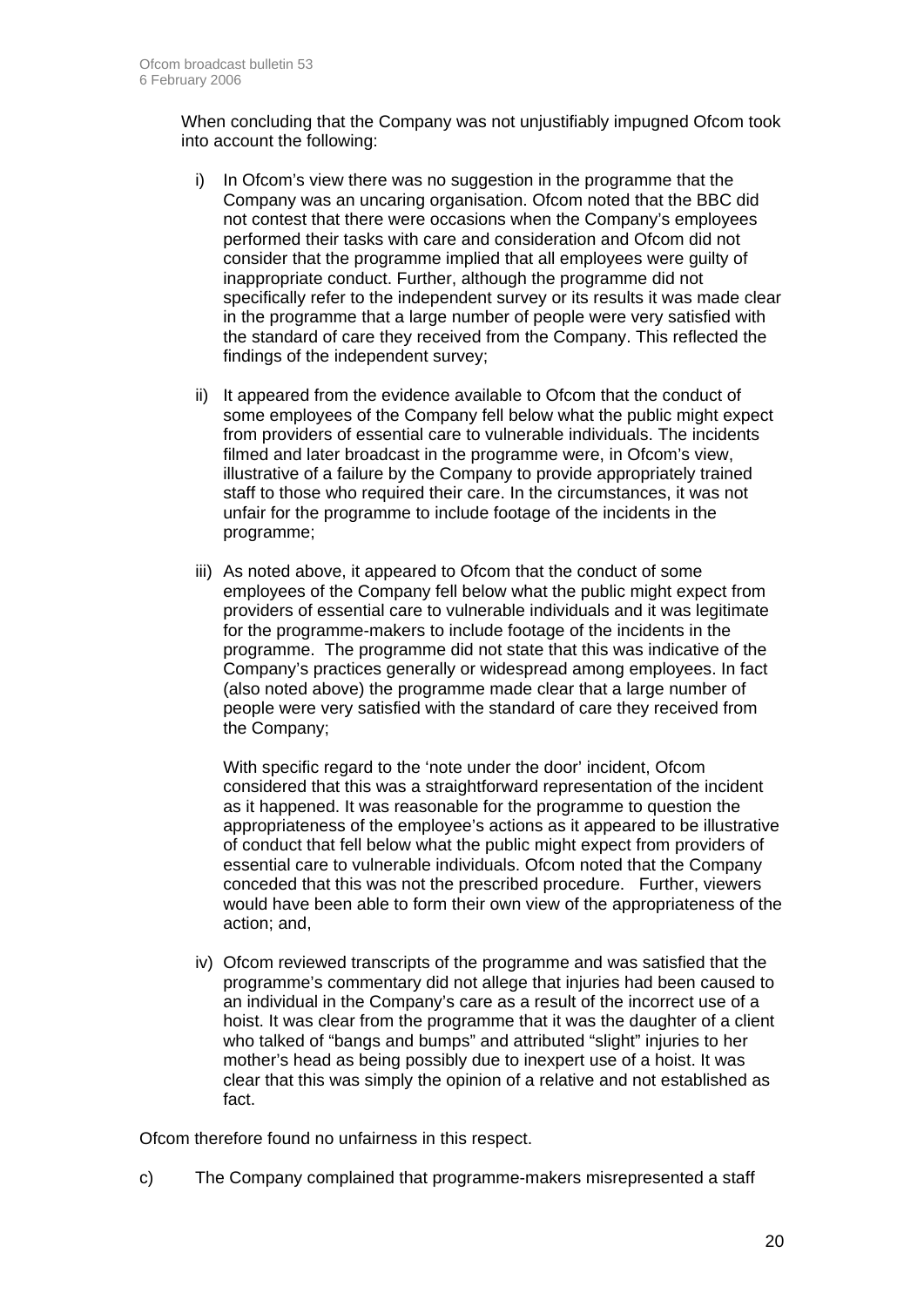member's comments about the need to treat a client "roughly". Having viewed the programme and read the transcript it was clear to Ofcom that the staff member had made the comments. In the circumstances, and in the absence of a response or evidence to the contrary from the Company prior to transmission, Ofcom considered that it was therefore legitimate for the programme to present the comments in the manner that it did as it appeared to be illustrative of conduct that fell below what the public might expect from providers of essential care to vulnerable individuals. Ofcom therefore found no unfairness in this respect.

- d) In our view, it was legitimate for the programme to include the footage of the recruitment manager given the important position that she had held and given that the programme was presenting concerns about the recruitment process of interviewing and vetting potential employees which might have led to the Company employing individuals without appropriate experience. Ofcom noted that the programme also made clear that the employee had since left the Company. Ofcom therefore found no unfairness in this respect.
- e) In cases where programmes allege wrongdoing or incompetence, or contain a damaging critique or an individual or organisation, those criticised should normally be given an appropriate and timely opportunity to respond to or comment on the arguments and evidence contained within that programme. In the circumstances of this case, Ofcom considered that the programme was very critical of the conduct of some of the staff who were employed by Company and as such the programme-makers were obliged, in the interests of fairness, to offer the Company an opportunity to respond to the allegations and evidence contained in the programme. Ofcom considered that it was clear from pretransmission correspondence that such an opportunity was offered to the Company. The programme-makers were not obliged, in the interest of fairness, to allow the Company to preview the programme or have editorial influence over its content. Ofcom therefore found no unfairness in this respect.

#### **Accordingly, Ofcom has not upheld this complaint of unfair treatment.**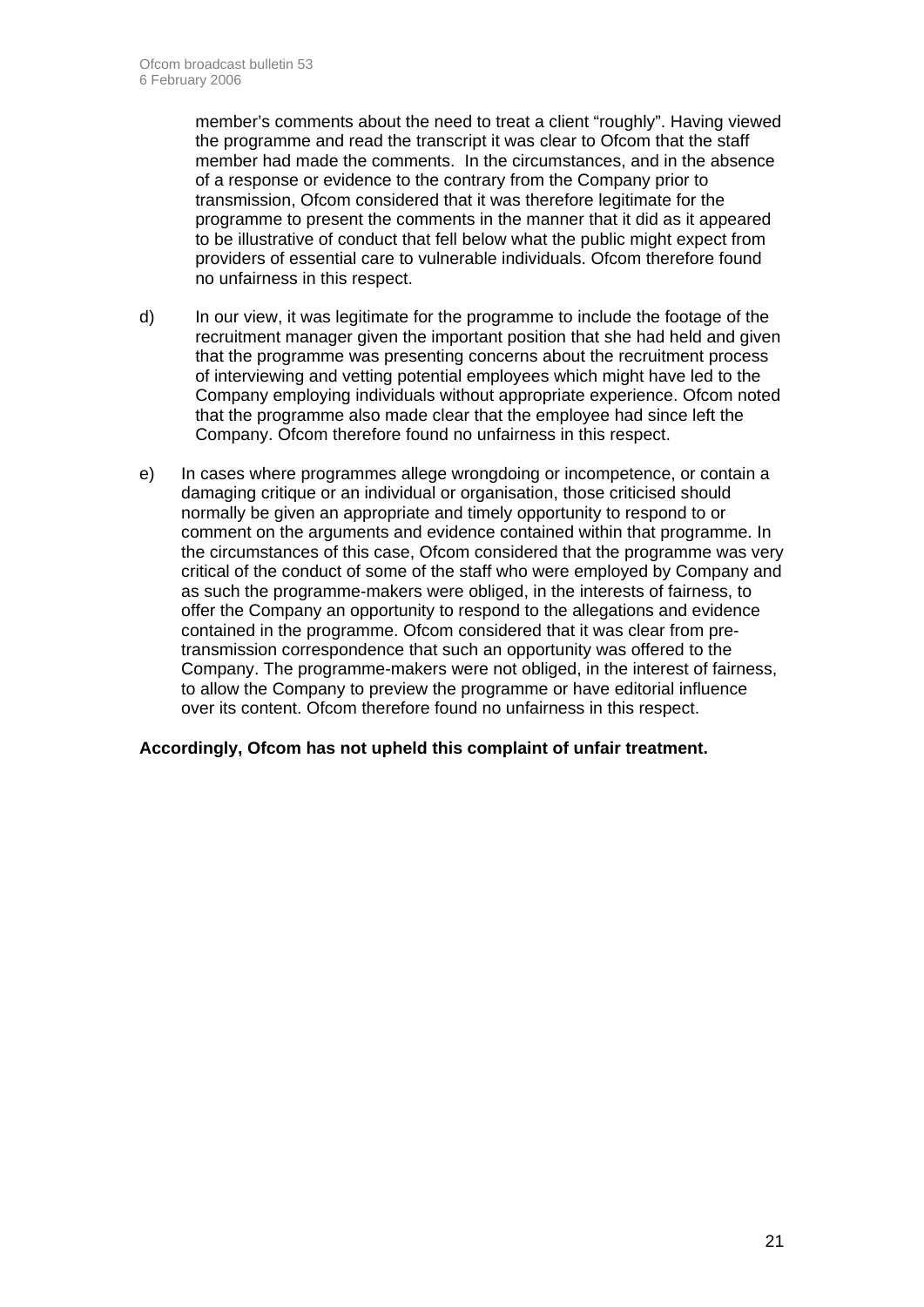### **Complaint by Birnberg Peirce and Partners (Solicitors) on behalf of Ms Jane Andrews**

*Dressed to Kill, Channel 4 Television, 11 October 2001* 

**Summary:** Ofcom has not upheld this complaint of unfair treatment from Birnberg Peirce and Partners (Solicitors) on behalf of Ms Jane Andrews about *Dressed to Kill* broadcast by Channel 4 Television on 11 October 2001. The programme documented the life of Ms Jane Andrews and examined events surrounding the murder of her boyfriend Mr Thomas Cressman. Ms Andrews was found guilty of his murder and was sentenced to life imprisonment on 16 May 2001.

Ofcom found the following:

- a) It was reasonable for the programme to include the claims made by Ms Basia Briggs, an acquaintance of Ms Andrews, which were consistent with other testimony provided to the court. Further, in Ofcom's view, the programmemakers took reasonable care to ensure that all material facts relating to this issue had been considered and so far as possible fairly presented.
- b) The programme-makers took steps to gain Ms Andrews' participation in the programme at an early stage, which she declined. Nonetheless, the nature and likely content of the programme were in fact made clear to Ms Andrews before the programme was broadcast.
- c) The programme's presentation of a contribution by an expert, Dr Van Velson, was unlikely to have materially affected viewers' understanding of Ms Andrews in a way which would have been unfair to her.
- d) It was reasonable for the programme-makers to include the testimony of the late Dr West given his involvement in the case as pathologist and his forensic knowledge of the circumstances of the death. Dr West was a credible and authoritative source and in Ofcom's view, the programme presented his opinion in a straightforward and factual manner and tone.
- e) It was not unreasonable to include the recollections of Daily Mirror journalist Mr Charlie Bain relating to allegations by Mr Dimitri Horne, a former boyfriend of Ms Andrews, as they were generally illustrative of Ms Andrews' capability of aggressive and violent behaviour (which had been proved in court). It was also unlikely to have materially affected viewers' opinion of Ms Andrews in a way that was unfair to her.

*Following her conviction for the murder of Mr Cressman and after the broadcast of this programme, Ms Andrews appealed against her conviction. Ofcom and its predecessor, the Broadcasting Standards Commission, were therefore precluded from considering this complaint when it was first submitted as the matters complained of were the subject of relevant legal proceedings.* 

#### **Introduction**

This programme documented the life of Ms Jane Andrews and examined events surrounding the murder of her boyfriend Mr Thomas Cressman. Ms Andrews was found guilty of his murder and was sentenced to life imprisonment on 16 May 2001. During sentencing the judge stated that Ms Andrews had struck Mr Cressman first with a cricket bat and then stabbed him with a knife, leaving him to die.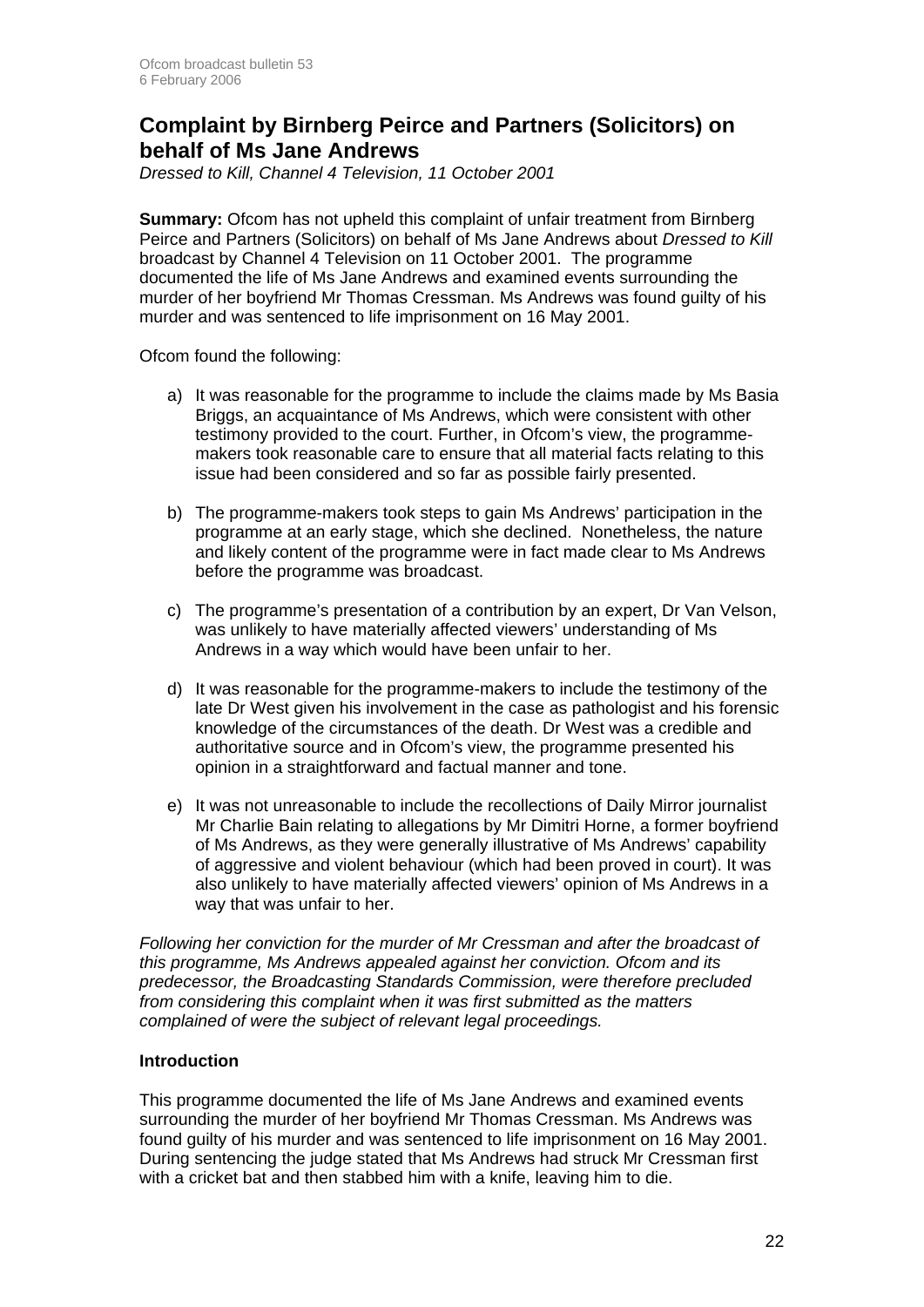The programme included interviews with those involved directly in the case including DCI Jim Dickie who headed the Metropolitan Police's investigation and the late Dr lan West, the case pathologist. Dr West described and demonstrated, in the programme, the fatal injuries received by Mr Cressman.

The programme included an interview with Mrs Basia Briggs who claimed that after giving evidence Ms Andrews confessed to her that she had placed a pillow over Mr Cressman's head as she wanted to make sure that he was dead. She also claimed that Ms Andrews had admitted to her that Mr Cressman was not violent towards her despite previously alleging that he was.

It included an interview with an independent forensic psychologist Dr Van Velson who suggested that Ms Andrews' behaviour, as reported in court, was consistent with a borderline personality disorder.

It included an interview with *Daily Mirror* journalist Mr Charlie Bain who recounted allegations made by a former boyfriend of Ms Andrews, Mr Dimitri Horne, who claimed that during an argument she once picked up a pair of scissors and threw them at his head.

It also included contributions from friends of Ms Andrews, Mr Gil Hancox and Ms Lucinda Ellery.

Birnberg Peirce and Partners (Solicitors) complained that Ms Andrews was treated unfairly in the broadcast of the programme.

#### **Complaint**

#### **Birnberg Peirce and Partners' Case (on behalf of Ms Andrews)**

- a) Mrs Briggs' account of events relating to the alleged confession suggested that Ms Andrews felt no remorse about the death of Mr Cressman and that she was in fact a cold and callous killer.
- b) Ms Andrews was not given an appropriate or timely opportunity to respond to the account provided by Mrs Briggs in the programme. Had it not been for news reports of the programme contents and Ms Andrews' solicitor's efforts to intervene she would not have had any opportunity to respond. Following lengthy correspondence with the programme-makers a short statement was broadcast at the end of the programme, however, Ms Andrews was not given the opportunity to provide her own evidence that would have undermined Mrs Briggs' account as given in the programme. The programme-makers failed to take all reasonable care to satisfy themselves that all material facts have been considered before transmission.

For example, the timing and venue of the alleged confession could be disproved as Ms Andrews had already moved out of Mrs Briggs' home at that time.

It was correct that there was no evidence found by the prosecution to show that Ms Andrews had complained of the deceased's previous violence, most particularly of his sexual violence, towards her. However, it was a well documented fact that victims of sexual violence are frequently unable to disclose such violence whilst they remain in the relationship. Nevertheless,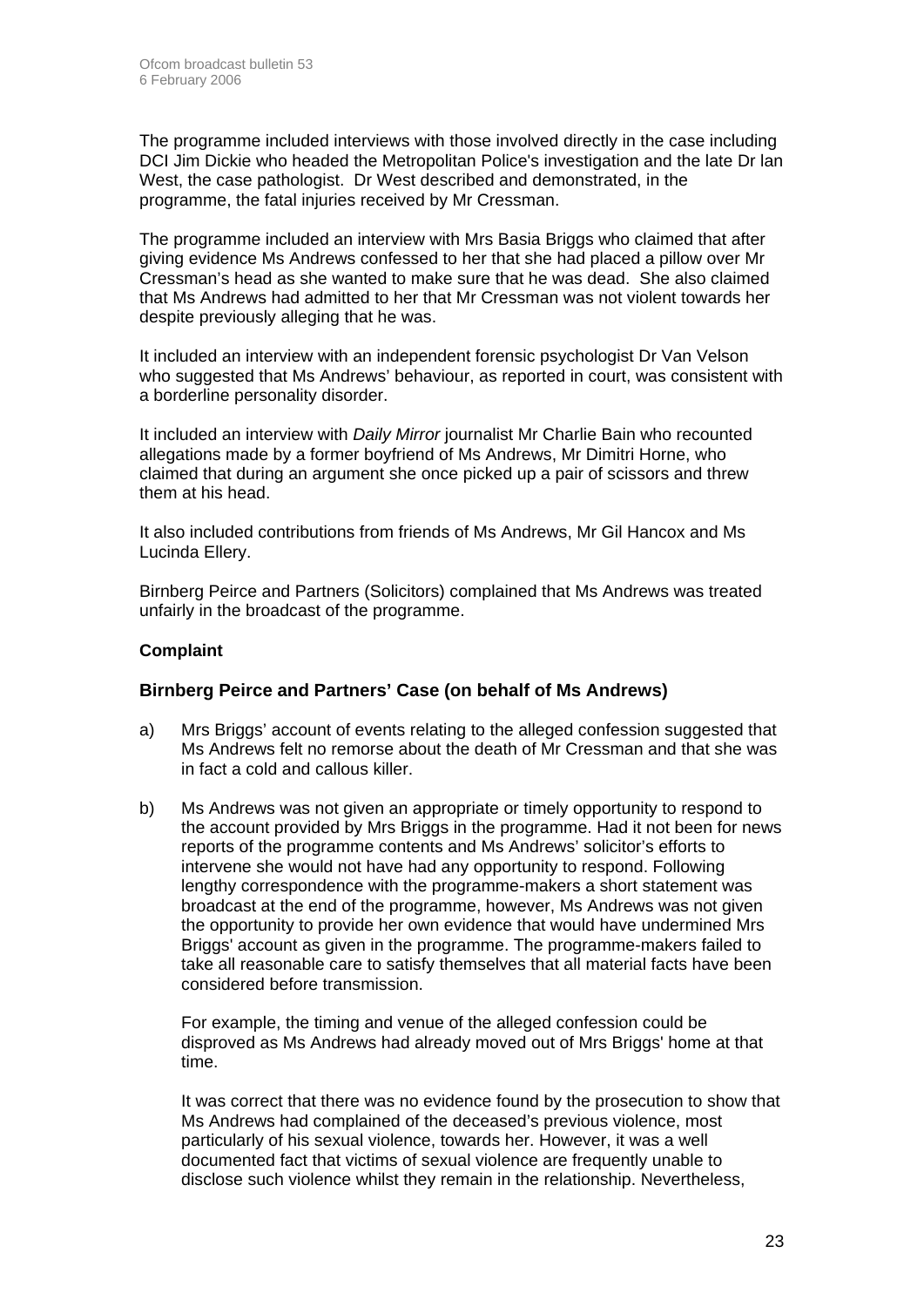there was medical evidence available to show Ms Andrews had visited Charing Cross Hospital and that she sustained other injuries

The allegation that Ms Andrews confessed that the deceased had been smothered by pillows could have easily been tested by reference to the forensic evidence that had been collected at trial.

- c) Dr Van Velson's account that Ms Andrews had borderline personality disorder was juxtaposed with images of a morgue, cold steel and sharp knives and was accompanied by jarring background music. This added to the impression that Ms Andrews was an unstable, dangerous and violent person.
- d) The interview with the pathologist Dr West describing and demonstrating the track of the knife wound received by Mr Cressman was gratuitous and unnecessary and the manner in which the contribution was juxtaposed with descriptions of the personality of the deceased was deliberately sensationalist.
- e) The interview with the Daily Mirror journalist, Mr Bain, contained an allegation by a former boyfriend of Ms Andrews, Mr Horne, that during an argument she picked up a pair of scissors and threw them at his head. There was no evidence of this allegation in all the statements that Mr Horne gave to the police. This allegation suggested that Ms Andrews was a dangerous person with a tendency to use knives or blades.

#### **Channel 4's Case**

- a) Viewers were already entitled to draw the conclusion that Ms Andrews was a cold and callous killer who felt no remorse about the death of Mr Cressman on the basis that the jury did not accept her defence of provocation and concluded that she did murder him.
- b) Ms Andrews was given an appropriate and timely opportunity to respond to the claims made by Mrs Briggs in the programme. The programme-makers wrote to Ms Andrews on 27 June 2001 inviting her to participate in the programme but received no reply. The programme-makers also requested permission to interview Ms Andrews through the Prison Service who replied on her behalf indicating that she did not wish to talk to the media. Approaches were also made through her former solicitors, her barrister and her parents, but it was made clear to the producers that she did not want to participate in the programme in any way.

Prior to Ms Andrews' new solicitors contacting Channel 4 in September 2001, the programme-makers were already discussing with Channel 4 the possibility of re-approaching Ms Andrews directly one last time to invite her to respond. At this time the programme was not finalised, although early press tapes had been sent out for reviewers. However, before an approach could me made, Ms Andrews' new solicitors contacted Channel 4.

A statement provided by Ms Andrews was fairly and accurately reflected in the programme, although the solicitors were made aware that Channel 4 would not include parts of the statement that were defamatory of Mrs Briggs.

The programme made clear that Mrs Briggs claims were never heard in court nor were they subject to further police investigation. Mrs Briggs agreed to provide the Metropolitan Police with a statement before transmission of the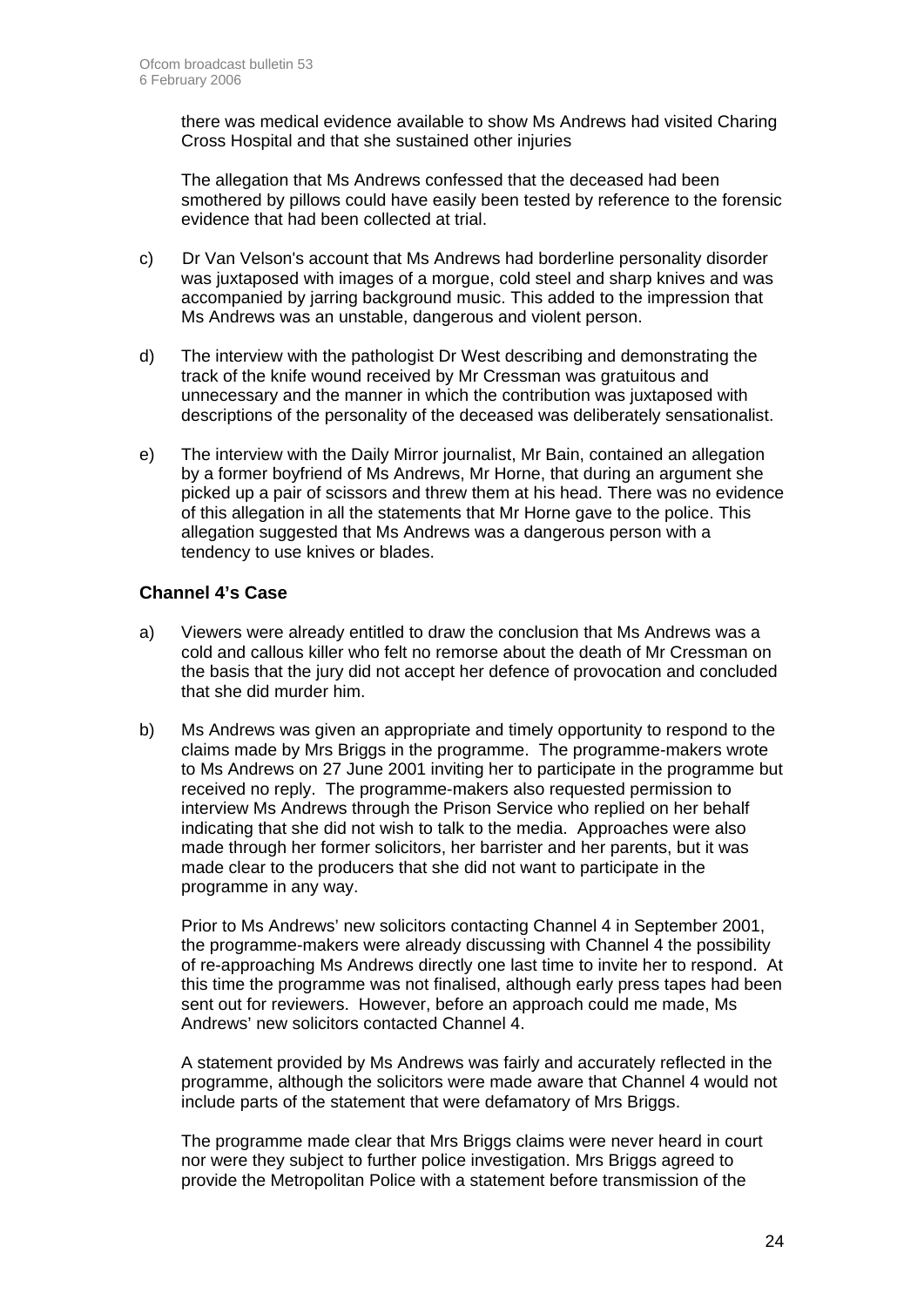programme but because of the police's availability this could not be taken until shortly after transmission. The programme-makers were advised that the account given by Mrs Briggs to the police and that given in the programme were the same.

There were numerous inconsistencies highlighted at trial in the evidence given by Ms Andrews. For example she claimed that she visited Charing Cross Hospital in December 1999 after Mr Cressman pushed her down the stairs. However, she made no mention of these facts to any doctor or police officer. Indeed, in police interviews she only identified one act of violence despite claiming Mr Cressman was prone to black moods and was frequently violent. However, all witnesses without exception said that they had never heard a complaint by Ms Andrews of physical violence by Mr Cressman prior to the trial.

The prosecution and the police believed Ms Andrews made a half-hearted attempt to smother Mr Cressman with the pillow after he had been violently attacked.

- c) Dr Van Velson never objected to the way in which her contribution was presented in the programme and the manner in which it was presented was in no way unfair to Ms Andrews.
- d) The description given by the late Dr West was the same as the evidence he gave at trial on which Ms Andrews was convicted. Dr West's family never objected to the way in which his contribution was presented in the programme. Careful consideration was given to the manner in which Dr West's contribution was included, with particular regard to Mr Cressman's next of kin, to ensure that the scenes were treated with due respect and dignity and did not cause unnecessary distress to the family. Dr West's contribution was not deliberately sensationalist or unnecessary.
- e) The comments attributed to Mr Horne were previously published as part of an interview with him in the Daily Mirror and he made no complaint after publication. The programme-makers did speak to Mr Horne on the telephone in Greece during the making of the programme. Although he declined to take part he agreed to allow them to phone him to check facts. As the production company closed down it was not possible to establish to what extent all the facts were checked. However, no complaint was made by Mr Horne after broadcast.

Mr Bain's comments were not intended to suggest that Ms Andrews had a tendency to use knives or blades but were used to illustrate that she had a volatile and at times violent relationship with ex-boyfriends, a fact which formed part of the prosecution case. Mr Horne's own account described how Ms Andrews tried to beat him up in a violent attack.

#### **Decision**

Ofcom's statutory duties include the application, in the case of all television and radio services, of standards which provide adequate protection to members of the public and all other persons from unfair treatment and unwarranted infringements of privacy in programmes included in such services.

In carrying out its duties, Ofcom has regard to the need to secure that these standards are applied in a manner that best guarantees an appropriate level of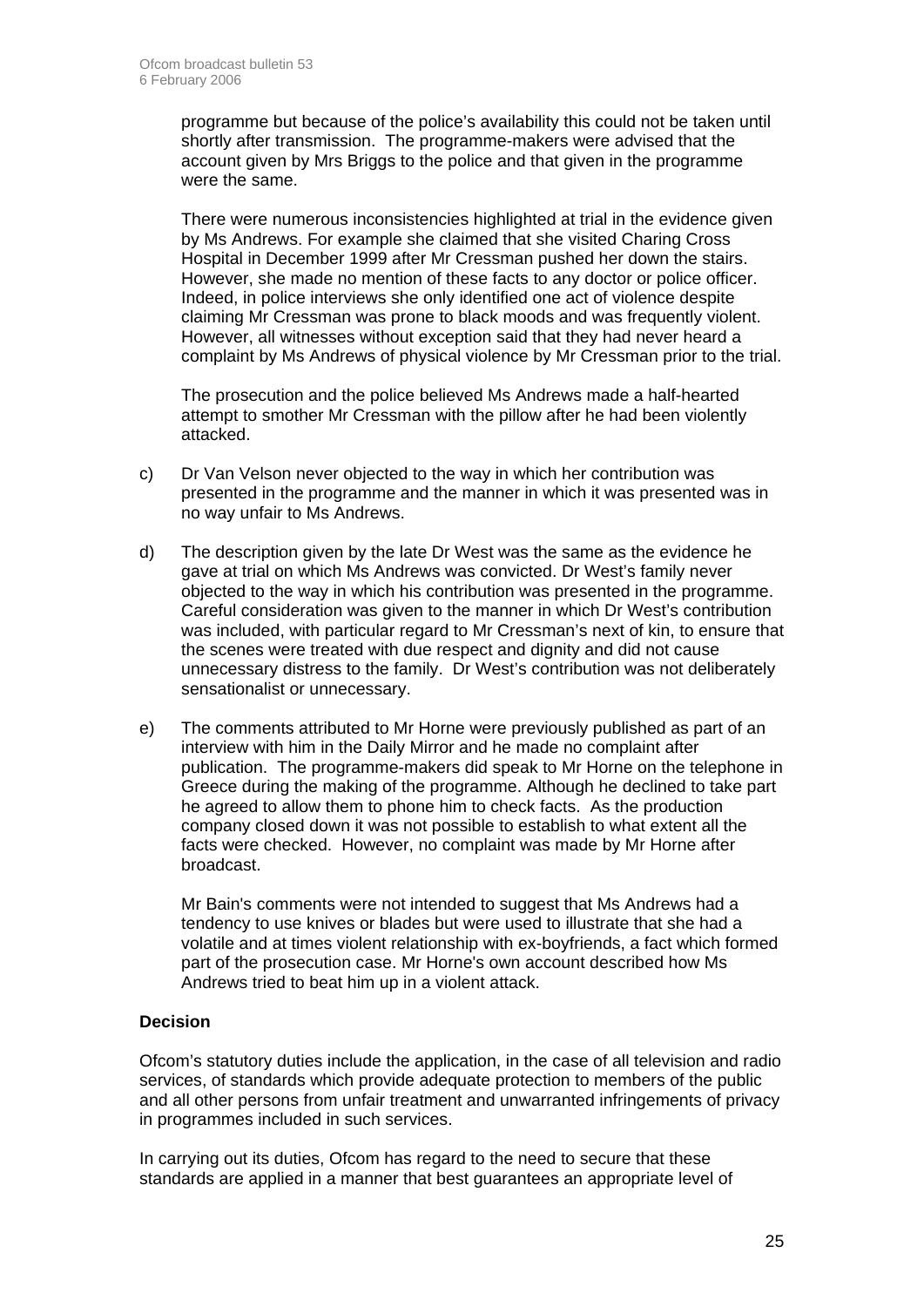freedom of expression. Ofcom is also obliged to have regard in all cases, to principles which require regulatory activities to be transparent, accountable, proportionate, consistent and targeted only at cases in which action is needed.

Ofcom is not a fact finding tribunal and only considered matters raised in the complaint insofar as they might have amounted to specific unfairness to Ms Andrews in the programme as broadcast. It did not consider any secondary effects on Ms Andrews.

Ofcom takes the view that there can be no objection in principle to revisiting a past event of this nature, namely a trial that has been very widely reported both at the time and since, and which involved a figure accused of serious offences who had gained public notoriety. Ofcom acknowledges that revisiting these events was potentially distressing for Ms Andrews and her family but finds no unfairness in the decision to revisit these events.

At the time of broadcast Ms Andrews had been found guilty of the crimes referred to in the programme; the conviction had not been overturned on appeal and, in Ofcom's view, the programme's presentation of the conviction was straightforward and factual.

Ofcom concluded that the programme-makers were entitled to rely on the decision of the courts.

Specifically, Ofcom found the following:

- a) It was reasonable for the programme to include the claims made by Ms Basia Briggs, which were consistent with other testimony provided to the court. Further, in Ofcom's view, the programme-makers took reasonable care to ensure that all material facts relating to this issue had been considered and so far as possible fairly presented. In reaching this finding Ofcom took into account the following:
	- Ms Briggs' claims were unlikely to have materially affected viewers' understanding of Ms Andrews' crime, given that she had been convicted of the murder and the trial judge had told Ms Andrews that "nothing could justify what you did" and later that "it was a brutal attack" and "you left him [Mr Cressman] to die without remorse";
	- the programme made clear that Ms Briggs' claims were never heard in court nor were they subject to further police investigation; and,
	- the programme made clear that Ms Andrews' refuted the claims and fairly represented a statement to this effect, provided by Ms Andrews' solicitors, in the programme. The programme stated that "Jane Andrews' solicitors told Channel 4 that she utterly and unequivocally refutes the alleged confession. They said that supportive letters written by Basia to Jane in prison show Basia to be inconsistent. Jane Andrews has now lodged an appeal against her conviction."

We therefore found no unfairness to Ms Andrews in this respect.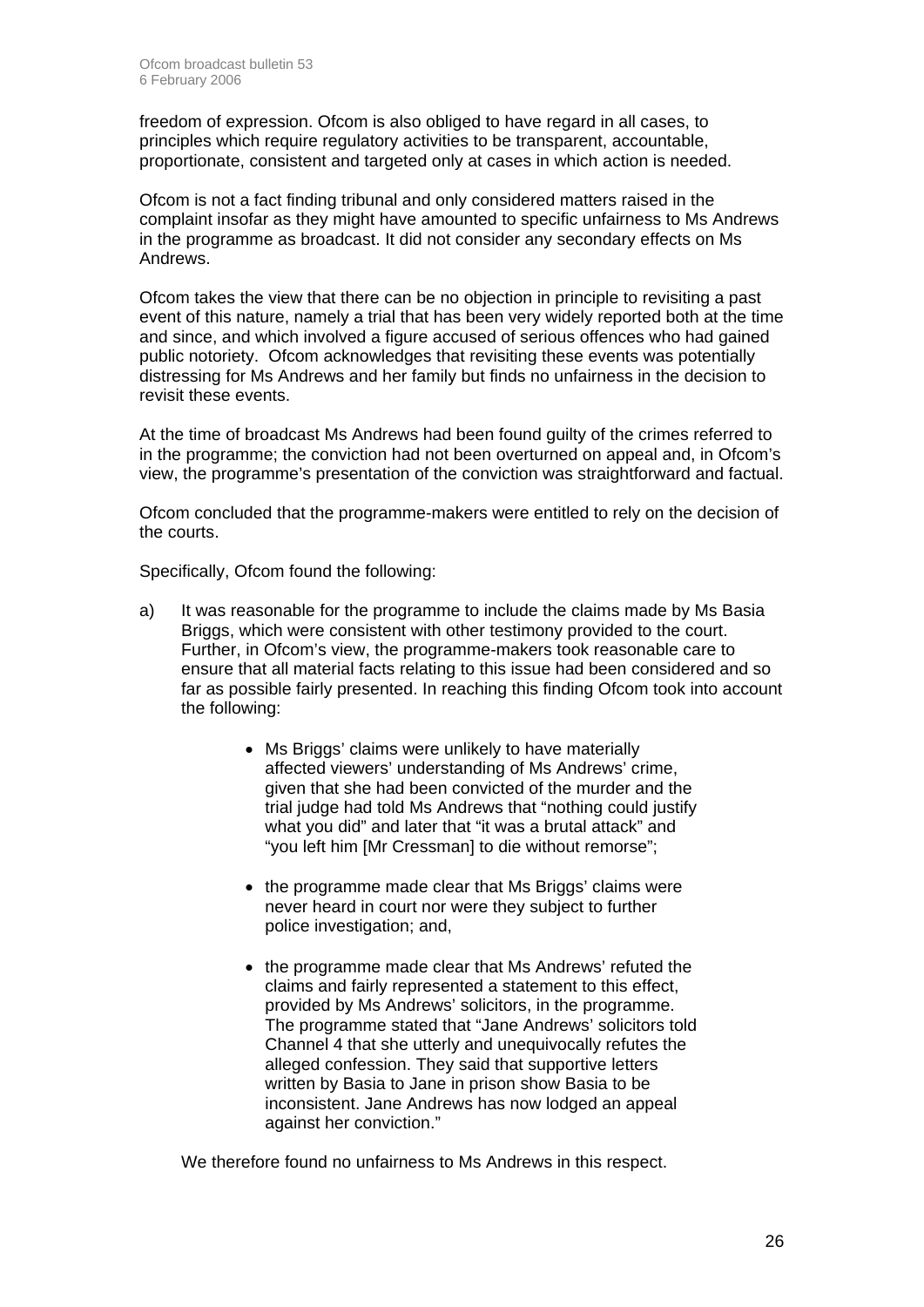b) Where a programme alleges wrongdoing or incompetence, or contains a damaging critique of an individual or organisation, those criticised should normally be given an appropriate and timely opportunity to respond to or comment on the arguments and evidence contained within that programme.

Ofcom considers that normally convicted criminals have no legitimate expectation of an opportunity to respond to claims that have already been presented to the court and proven to the satisfaction of the jury.

In any event, on the evidence before us, Ofcom considered that the programme-makers took steps to gain Ms Andrews' participation in the programme at an early stage, which she declined. Nonetheless, the nature and likely content of the programme were in fact made clear to Ms Andrews before the programme was broadcast. Ms Andrews' solicitors also obtained a 'press preview' recording of the programme and were able to make representations on the allegations and evidence contained in the programme prior to transmission. In particular, Ms Andrews' solicitors were able to refute the specific allegations made by Ms Briggs, not made or tested in court, and provided a statement to this effect (referred to above). This statement was, in Ofcom's view, represented fairly in the programme as broadcast (see above). We therefore found no unfairness to Ms Andrews in this respect.

- c) In Ofcom's view the programme's presentation of Dr Van Velson's contribution; the use of imagery and the accompanying background music was reasonable. Given Ms Andrews' conviction for Mr Cressman's murder and the trial judge's description of the "brutal attack" and Ms Andrews' lack of remorse, it was unlikely that the programme's presentation of Dr Van Velson's contribution would have materially affected viewers' understanding of Ms Andrews in a way which would have been unfair to her. Ofcom therefore found no unfairness in this respect.
- d) Ofcom considered that it was reasonable for the programme-makers to include the testimony of the late Dr West, and his description of Mr Cressman's murder, given his involvement in the case as pathologist and his forensic knowledge of the circumstances of the death. Dr West was a credible and authoritative source and in Ofcom's view, the programme presented his opinion in a straightforward and factual manner and tone. We therefore found no unfairness to Ms Andrews in this respect.
- e) Ofcom noted that the comments attributed to Mr Horne were previously published as part of an interview with him in the Daily Mirror and he made no complaint after publication. Ofcom considered that although Mr Horne made no allegation in his police-statement that Ms Andrews had attacked him with a pair of scissors it was not, in our view, unreasonable to include Mr Bain's recollection of Mr Horne's account as it was generally illustrative of Ms Andrews' capability of aggressive and violent behaviour (which had been proved in court). It was also unlikely to have materially affected viewers' opinion of Ms Andrews in a way that was unfair to her.

#### **Accordingly, Ofcom has not upheld this complaint of unfair treatment.**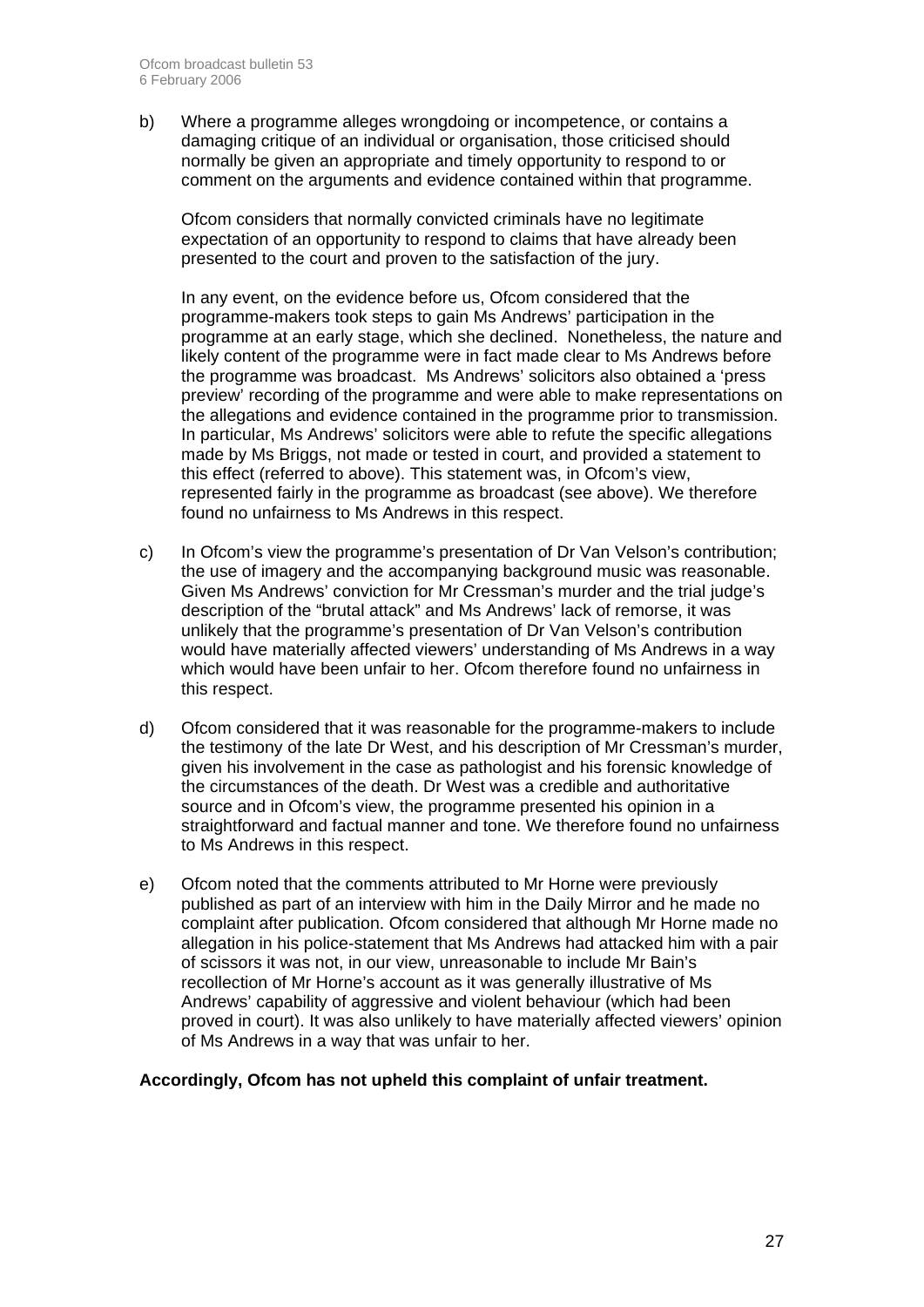# **Other programmes not in breach/out of remit**

### **28 December – 17 January 2006**

| Programme                        | <b>Trans Date</b> | <b>Channel</b>              | Category                 | No of<br><b>Complaints</b> |
|----------------------------------|-------------------|-----------------------------|--------------------------|----------------------------|
|                                  |                   |                             |                          |                            |
| Anglia News                      | 22/12/2005        | ITV1                        | Violence                 | 3                          |
| <b>Bad Girls</b>                 | 19/12/2005        | ITV <sub>1</sub>            | Violence                 | $\overline{2}$             |
| BBC London 94.9                  | 18/09/2005        | BBC London 94.9             | Offence                  | 1                          |
| <b>BBC News</b>                  | 19/12/2005        | BBC1                        | Sexual Portrayal         | 1                          |
| <b>BBC News 24</b>               | 11/03/2005        | <b>BBC News 24</b>          | Language                 | 1                          |
| Big Game TV                      | 28/10/2005        | ITV <sub>2</sub>            | Offence                  | 1                          |
| Channel 4 News                   | 22/12/2005        | Channel 4                   | Offence                  | 1                          |
| Chicago                          | 01/01/2006        | BBC1                        | Sexual Portrayal         | 1                          |
| <b>Coronation Street</b>         | 25/12/2005        | ITV1                        | Offence                  | 1                          |
| <b>Coronation Street</b>         | 26/12/2005        | ITV1                        | Offence                  | 1                          |
| <b>Coronation Street</b>         | 28/12/2005        | ITV1                        | Offence                  | 1                          |
| Damien St John                   | 21/12/2005        | Red Dragon FM               | Offence                  | $\mathbf 1$                |
| Deal Or No Deal                  | 09/12/2005        | Channel 4                   | Misleading               | 1                          |
| Department S                     | 28/12/2005        | ITV4                        | Offence                  | 1                          |
| Derren Brown: The Gathering      | 02/12/2005        | Channel 4                   | Offence                  | 1                          |
| Derren Brown: The Heist          | 04/01/2006        | Channel 4                   | Offence                  | 1                          |
| Emmerdale                        | 30/12/2005        | ITV1                        | Sexual Portrayal         | 1                          |
| Emmerdale                        | 02/01/2006        | ITV1                        | Sexual Portrayal         | 1                          |
| Friends                          | 22/12/2005        | Channel 4                   | Language                 | 1                          |
| Grease                           | 02/01/2006        | ITV1                        | Offence                  | 1                          |
| I Killed John Lennon             | 08/12/2005        | Channel 4                   | Offence                  | 1                          |
| It'll Be Alright on the Night 19 | 31/12/2005        | ITV1                        | Language                 | 1                          |
| <b>ITV News</b>                  | 23/12/2005        | ITV1                        | Language                 | 1                          |
| Live TV                          | 26/11/2005        | Live TV                     | Sexual Portrayal         | 1                          |
| Lizzie Maguire                   | 05/01/2006        | BBC1                        | Offence                  | 1                          |
| Match of the Day                 | 18/12/2005        | BBC <sub>2</sub>            | Offence                  | $\mathbf 1$                |
| Open Wide                        | 21/12/2005        | ITV1                        | Offence                  | 1                          |
| Paramount Comedy Channel         | 20/11/2005        | Paramount<br>Comedy Channel | <b>Religious Offence</b> | 1                          |
| Paul Zenon's Revenge Squad       | 23/12/2005        | ITV1                        | Violence                 | $\mathbf 1$                |
| Pets Are People                  | 05/01/2006        | BBC <sub>2</sub>            | Offence                  | 1                          |
| Rock FM                          | 05/01/2006        | Rock FM                     | Offence                  | $\mathbf 1$                |
| <b>Shameless</b>                 | 03/01/2006        | Channel 4                   | Violence                 | $\overline{2}$             |
| Signal 1                         | 22/12/2005        | Signal 1                    | Language                 | 1                          |
| <b>Sky News</b>                  | 08/12/2005        | <b>Sky News</b>             | Other                    | 1                          |
| Smile                            | 18/12/2005        | BBC <sub>2</sub>            | Other                    | 1                          |
| Soccer AM                        | 29/12/2005        | Sky Sports 1                | Other                    | 1                          |
| Sunrise Radio                    | 24/12/2005        | Sunrise Radio               | Religious Offence        | 1                          |
| T <sub>4</sub>                   | 31/12/2005        | Channel 4                   | Offence                  | 1                          |
| Television X                     | 04/01/2006        | <b>Television X</b>         | Sexual Portrayal         | 1                          |
| The Bloody Circus                | 03/01/2006        | Channel 4                   | Offence                  | 1                          |
| The F Word                       | 14/12/2005        | Channel 4                   | Violence                 | 1                          |